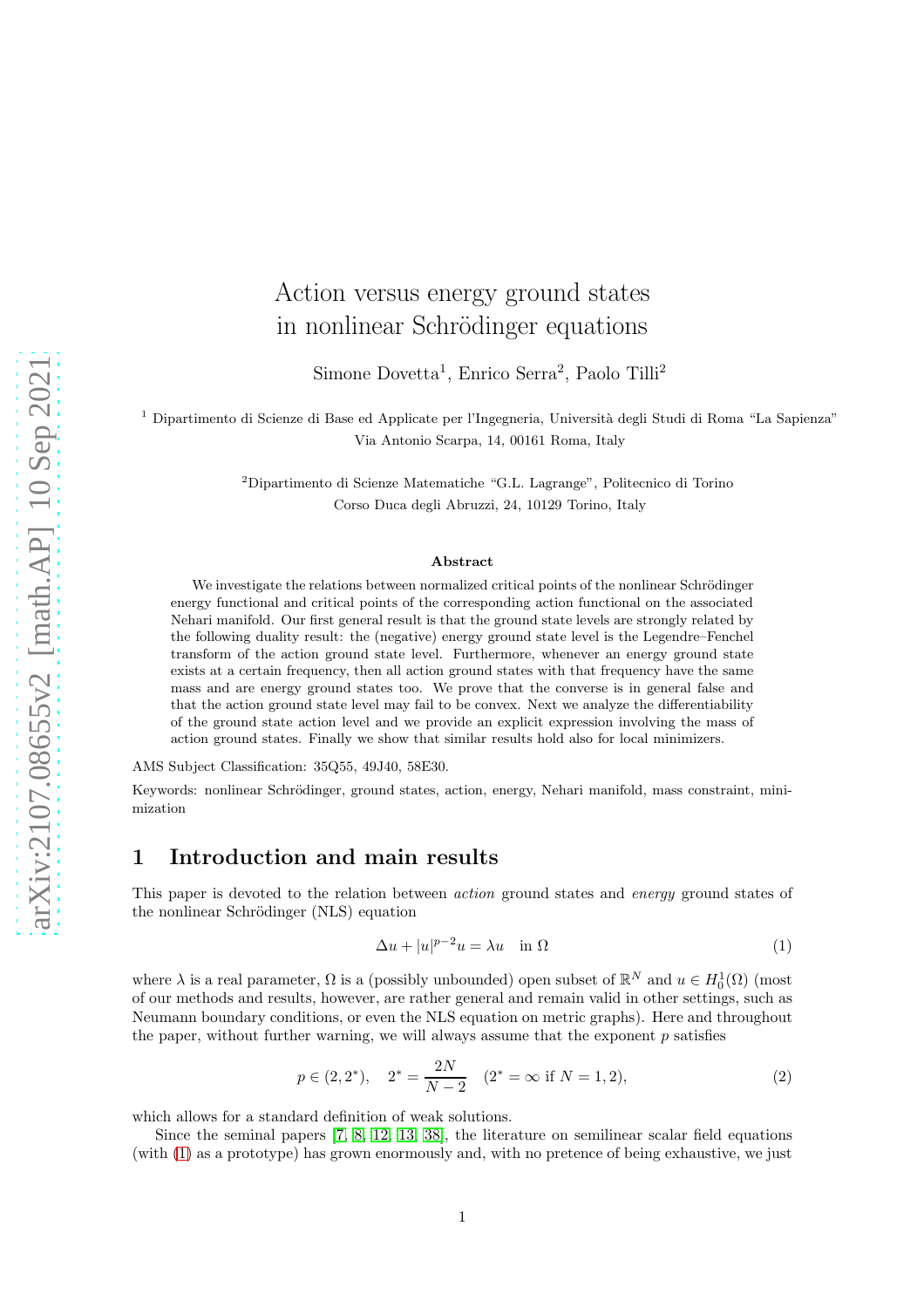refer the reader to the monograph [\[10\]](#page-22-4) for a comprehensive discussion of the NLS equation on  $\mathbb{R}^N$ , and for instance to [\[16,](#page-23-0) [17,](#page-23-1) [34\]](#page-24-1) (and references therein) for some of the most recent developments.

The existence of positive solutions to [\(1\)](#page-0-0) can be addressed by variational methods in at least two different ways, either by minimizing the *action functional*  $J_{\lambda}: H_0^1(\Omega) \to \mathbb{R}$ 

$$
J_{\lambda}(u) := \frac{1}{2} \|\nabla u\|_{L^{2}(\Omega)}^{2} + \frac{\lambda}{2} \|u\|_{L^{2}(\Omega)}^{2} - \frac{1}{p} \|u\|_{L^{p}(\Omega)}^{p}
$$
(3)

on the associated Nehari manifold

$$
\mathcal{N}_{\lambda} = \left\{ u \in H_0^1(\Omega) \setminus \{0\} : J'_{\lambda}(u)u = 0 \right\} \n= \left\{ u \in H_0^1(\Omega) \setminus \{0\} : ||\nabla u||^2_{L^2(\Omega)} + \lambda ||u||^2_{L^2(\Omega)} = ||u||^p_{L^p(\Omega)} \right\},
$$
\n(4)

or by minimizing the *energy functional*  $E: H_0^1(\Omega) \to \mathbb{R}$ 

$$
E(u) = \frac{1}{2} \|\nabla u\|_{L^2(\Omega)}^2 - \frac{1}{p} \|u\|_{L^p(\Omega)}^p
$$
\n(5)

on the manifold of mass-constrained functions

<span id="page-1-2"></span>
$$
\mathcal{M}_{\mu} = \left\{ u \in H_0^1(\Omega) : \frac{1}{2} ||u||_{L^2(\Omega)}^2 = \mu \right\}.
$$
 (6)

Definition 1.1 (Ground states). With the notation introduced above,

1) given  $\lambda \in \mathbb{R}$ , a function  $u \in \mathcal{N}_{\lambda}$  is called an *action ground state* if  $J_{\lambda}(u) = \mathcal{J}(\lambda)$ , where

<span id="page-1-0"></span>
$$
\mathcal{J}(\lambda) := \inf_{v \in \mathcal{N}_{\lambda}} J_{\lambda}(v),\tag{7}
$$

and  $\mathcal{J}(\lambda)$  is called the *action ground state level*;

2) given  $\mu \geq 0$ , a function  $u \in M_{\mu}$  is called an energy ground state if  $E(u) = \mathcal{E}(\mu)$ , where

<span id="page-1-1"></span>
$$
\mathcal{E}(\mu) := \inf_{v \in \mathcal{M}_{\mu}} E(v),\tag{8}
$$

and  $\mathcal{E}(\mu)$  is called the *energy ground state level*.

It is well known that, due to the form of  $J_{\lambda}$ , an *action* ground state will solve [\(1\)](#page-0-0) because  $u \in \mathcal{N}_{\lambda}$  is a "natural constraint" for  $J_{\lambda}$ , i.e. any constrained critical point of  $J_{\lambda}$  is in fact a genuine critical point in  $H_0^1(\Omega)$ . This approach is quite natural when one is interested in solutions of [\(1\)](#page-0-0) having a prescribed "frequency"  $\lambda$  (for a general discussion on the method of Nehari manifold see [\[39\]](#page-24-2)).

On the other hand, an energy ground state u of prescribed mass  $\mu$  will solve [\(1\)](#page-0-0) with  $\lambda$  as a Lagrange multiplier due to the mass constraint. These solutions are usually referred to as normalized (or having prescribed mass), and in this case the frequency  $\lambda$  is not known a priori. Contrary to critical points of the action functional, the analysis of normalized solutions is relatively recent. Starting from the original paper [\[22\]](#page-23-2), this topic is nowadays a well-developed research line (see for instance [\[1,](#page-22-5) [2,](#page-22-6) [3,](#page-22-7) [4,](#page-22-8) [5,](#page-22-9) [6,](#page-22-10) [15,](#page-23-3) [21,](#page-23-4) [28,](#page-23-5) [29,](#page-23-6) [31,](#page-23-7) [32,](#page-23-8) [33\]](#page-24-3) and references therein).

More generally, in both cases, besides ground states one may also look at (constrained) critical points, but in any case these two approaches are clearly intertwined, since any critical point  $u \in \mathcal{N}_{\lambda}$ of  $J_{\lambda}$  is also a critical point of E in  $\mathcal{M}_{\mu}$  (where  $\mu$  is the mass of u) and, conversely, any critical point  $u \in \mathcal{M}_{\mu}$  of E is also a critical point of  $J_{\lambda}$  in  $\mathcal{N}_{\lambda}$  (where  $\lambda$  is the Lagrange multiplier of u that pops up in  $(1)$ ).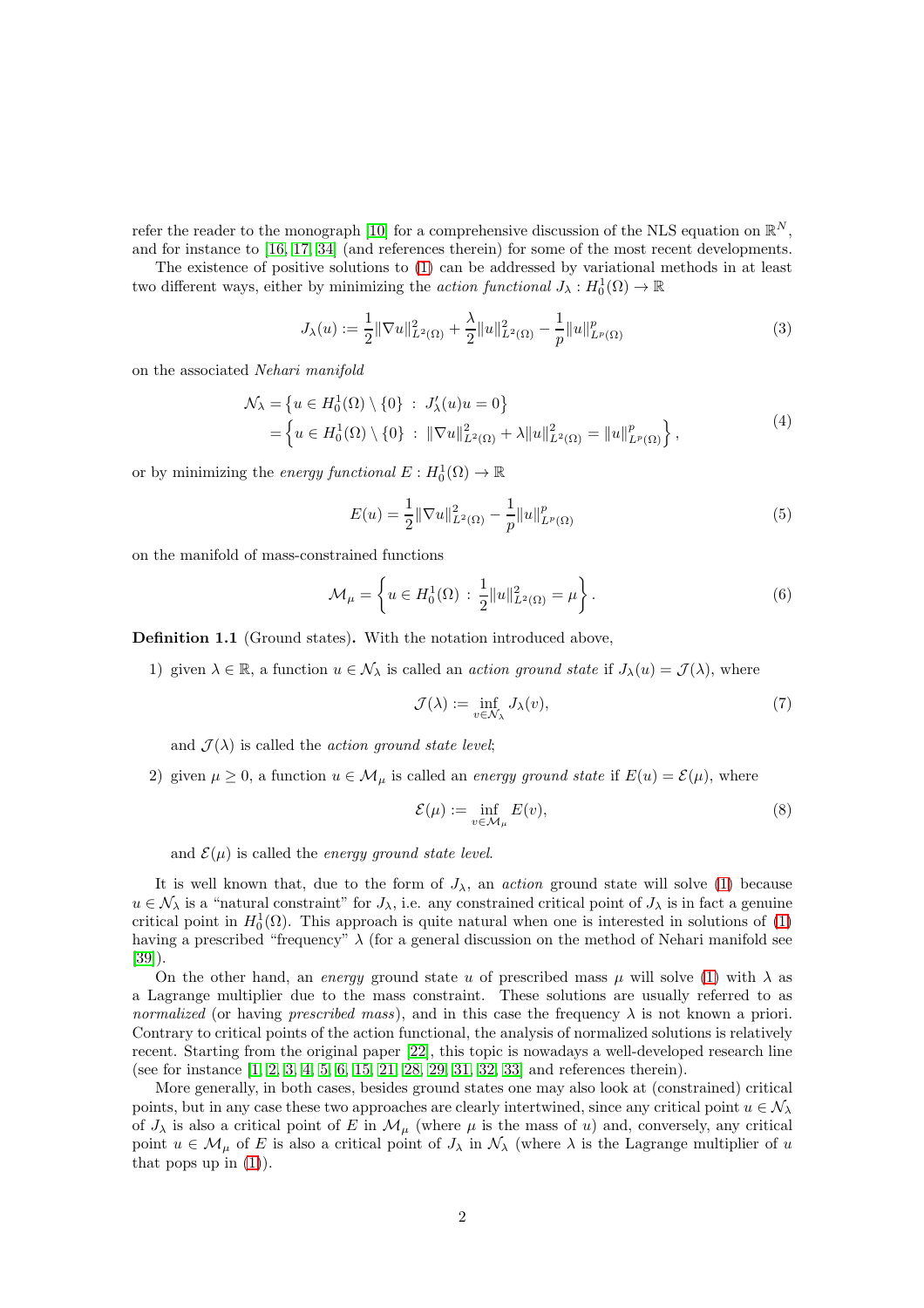Despite these relationships, however, the precise interplay between the "action approach" and the "energy approach" (in particular, the question whether an action ground state is necessarily also an energy ground state, or the other way round, etc.) has not been thoroughly investigated yet, and the present paper aims at taking a first step in this direction.

Our first general result is that the "ground state levels" defined in [\(7\)](#page-1-0) and [\(8\)](#page-1-1) are strongly related by the following duality result.

<span id="page-2-1"></span>**Theorem 1.2.** The (negative) energy ground state level  $-\mathcal{E}(\mu)$  is the Legendre–Fenchel transform of the action ground state level  $\mathcal{J}(\lambda)$ , that is

<span id="page-2-0"></span>
$$
-\mathcal{E}(\mu) = \mathcal{J}^*(\mu) := \sup_{\lambda \in \mathbb{R}} (\lambda \mu - \mathcal{J}(\lambda)) \qquad \forall \mu \ge 0.
$$
 (9)

The fact that [\(9\)](#page-2-0) holds for  $\mu \geq 0$  only is by no means restrictive, as  $\mathcal{J}^*(\mu) = +\infty$  for every  $\mu < 0$  (see Remark [2.6](#page-9-0) below), whereas  $\mathcal E$  is not even defined for negative masses. Note that [\(9\)](#page-2-0) is valid in full generality, regardless for what  $\lambda$  or  $\mu$  the infima in [\(7\)](#page-1-0) and [\(8\)](#page-1-1) are attained, and even regardless the finiteness of  $\mathcal{E}(\mu)$  (notice that, while at this level of generality  $\mathcal{E}(\mu)$  may take the value  $-\infty$ , in any case  $\mathcal{J}(\lambda) \geq 0$  because  $J_{\lambda}(u) = \left(\frac{1}{2} - \frac{1}{p}\right) ||u||_{L^p(\Omega)}^p$  for every  $u \in \mathcal{N}_{\lambda}$ .

When an energy ground state exists, however, it is *always* an action ground state. More precisely, we have the following result.

<span id="page-2-2"></span>**Theorem 1.3.** Given  $\mu > 0$ , assume  $u \in M_{\mu}$  is an energy ground state of mass  $\mu$ , and let  $\lambda$  be the Lagrange multiplier associated with u in [\(1\)](#page-0-0). Then u is also an action ground state on  $\mathcal{N}_{\lambda}$ . Moreover, any other action ground state  $v \in \mathcal{N}_{\lambda}$  belongs to  $\mathcal{M}_{\mu}$  (i.e. v has the same mass as u), and v is also an energy ground state on  $\mathcal{M}_{\mu}$ .

This reveals a certain rigidity of the variational framework with respect to energy ground states. Indeed, whenever a frequency  $\lambda$  pops up as the Lagrange multiplier of an energy ground state u, not only is u also an action ground state in  $\mathcal{N}_{\lambda}$ , but any other action ground state  $v \in \mathcal{N}_{\lambda}$  is forced to have the same mass as  $u$ , and is itself an energy ground state.

In view of Theorem [1.2](#page-2-1) (that entails the concavity of  $\mathcal{E}(\mu)$ ), it is natural to wonder if the duality between J and E can be reversed, by expressing the transform of  $-\mathcal{E}$  in terms of J. Contrary to [\(9\)](#page-2-0), this question is sensitive to the finiteness of  $\mathcal{E}$ . For instance, in the  $L^2$ -supercritical regime  $p > 2 + 4/N$ , since  $\mathcal{E}(\mu) = -\infty$  for every  $\mu > 0$  (and  $\mathcal{E}(0) = 0$ ),

$$
\mathcal{J}^{**}(\lambda) = (-\mathcal{E})^*(\lambda) = \sup_{\mu \geq 0} (\lambda \mu + \mathcal{E}(\mu)) = 0 \quad \forall \lambda \in \mathbb{R}.
$$

As  $\mathcal{J}(\lambda) > 0$  for certain values of  $\lambda$ , it is evident that  $\mathcal{J}^{**} \not\equiv \mathcal{J}$ , so that for these values of p the duality in Theorem [1.2](#page-2-1) goes in one direction only. As a by–product, this also shows that, in the  $L^2$ -supercritical regime,  $\cal J$  is never a convex function.

In the  $L^2$ -subcritical and critical regimes, on the contrary, the situation is more involved. In this case, there always exist values of the mass for which  $\mathcal E$  is finite. Nevertheless, whether  $\mathcal J$ coincides with  $\mathcal{J}^{**}$  is not trivial only if  $\mathcal J$  is a continuous function on R. In view of Lemma [2.4](#page-7-0) below (see also Remark [2.5\)](#page-9-1), this is equivalent to  $\mathcal{J}(-\lambda_{\Omega})=0$ , where

$$
\lambda_\Omega:=\inf_{u\in H^1_0(\Omega)}\frac{\|\nabla u\|^2_{L^2(\Omega)}}{\|u\|^2_{L^2(\Omega)}}
$$

denotes the bottom of the spectrum of the Dirichlet Laplacian. The validity of  $\mathcal{J}(-\lambda_{\Omega})=0$ , without further assumptions on  $\Omega$ , seems however to be an open problem. Anyway, even in this setting it is possible to prove that the duality of Theorem [1.2](#page-2-1) does not hold in the opposite direction in full generality.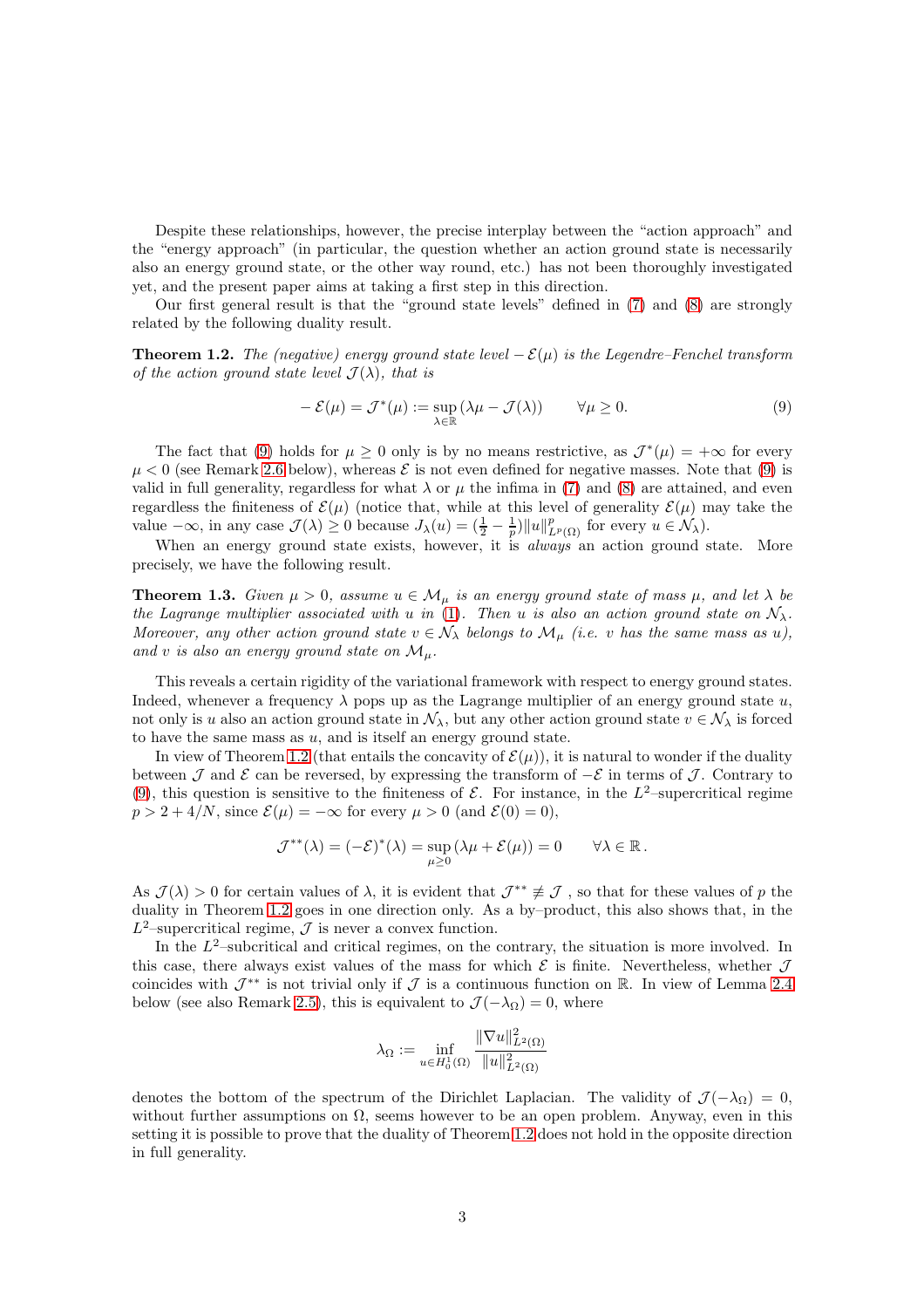<span id="page-3-0"></span>**Theorem 1.4.** Let  $p \leq 2 + 4/N$  and assume that  $\Omega$  has finite measure. If for some  $\bar{\lambda} \in \mathbb{R}$  there exist two action ground states  $v_1, v_2 \in \mathcal{N}_{\bar{\lambda}}$  with different masses, then

<span id="page-3-2"></span>
$$
\mathcal{J}(\bar{\lambda}) > \mathcal{J}^{**}(\bar{\lambda}) = \sup_{\mu \ge 0} (\bar{\lambda}\mu + \mathcal{E}(\mu)). \tag{10}
$$

In particular,  $J$  is not a convex function.

The previous theorem unravels a certain asymmetry between the two variational problems. Indeed, if some  $\lambda$  allows, as above, for two action ground states of different masses, then Theorem [1.3](#page-2-2) prevents the existence of any energy ground state (of any prescribed mass) with frequency  $\bar{\lambda}$ . This also shows that the implication of Theorem [1.3](#page-2-2) "energy ground state  $\implies$  action ground state" cannot be reversed, in general.

a statement concerning action ground states analogous to Theorem [1.3](#page-2-2) is in general false.

At present, we do not know any reference in the literature providing a domain  $\Omega$  and a frequency  $\overline{\lambda}$  satisfying the hypotheses of Theorem [1.4.](#page-3-0) However, we believe that this may happen, and we can exhibit an explicit example of such a phenomenon in the context of NLS equations on metric graphs, that will be the object of a forthcoming paper. The finite measure assumption in the preceding result is of course far from sharp. We stated Theorem [1.4](#page-3-0) in its present form to highlight the key idea underpinning the possible loss of convexity of  $\mathcal J$  in the most basic framework possible. However more general conditions can be considered to extend the result to sets of infinite measure (for the major differences arising in this case see Remark [2.7](#page-11-0) below).

Clearly, though up to now we pursued a wide generality, this type of results is most meaningful in those regimes where ground states of either kind do exist, which of course depends on the power p, on the values of  $\lambda$  and  $\mu$  being considered, and on  $\Omega$ . On the one hand, in light of the above discussion it is obvious that problem [\(8\)](#page-1-1) admits no solution (for any  $\mu > 0$ ) whenever  $p > 2 + 4/N$ , while existence of energy ground states at the  $L^2$ -critical power  $p = 2 + 4/N$  strongly depends on the specific value of the mass. On the other hand, existence of action ground states is possible only when  $\lambda$  exceeds  $-\lambda_{\Omega}$ . Therefore we introduce the following

#### <span id="page-3-1"></span>Assumption A. Let

$$
2 < p < 2 + \frac{4}{N}, \qquad \lambda > -\lambda_{\Omega}.\tag{11}
$$

We assume that  $\Omega$  is such that action ground states exist for every  $\lambda > -\lambda_{\Omega}$  and energy ground states exist for every  $u > 0$ .

For the sake of clarity, we state our next result under Assumption [A,](#page-3-1) though it remains valid as soon as existence is known to hold in certain intervals of frequencies and masses. In Section [5](#page-16-0) we will provide concrete classes of domains on which our analysis applies.

Note that the (possible) non–convexity of  $\mathcal{J}$  is in contrast with the concavity of  $\mathcal{E}$  which entails that  $\mathcal{E}(\mu)$  is differentiable except, at worst, for a countable set of masses. In [\[14\]](#page-23-9), we further investigated the differentiability of  $\mathcal{E}$ , showing that its right and left derivatives satisfy

$$
\mathcal{E}'_+(\mu) = -\Lambda_+(\mu), \qquad \mathcal{E}'_-(\mu) = -\Lambda_-(\mu),
$$

where  $\Lambda_+$  and  $\Lambda_-$  denote, respectively, the maximum and minimum frequency associated with an energy ground state of mass  $\mu$ . Although the results in [\[14\]](#page-23-9) are derived in the framework of metric graphs, the methods used therein are general and cover the case of equation [\(1\)](#page-0-0) in  $\Omega \subseteq \mathbb{R}^N$  (under a closure assumption analogous to the one discussed below).

Without relying on convexity, however, we can prove similar differentiability properties for the function  $\mathcal{J}(\lambda)$  as well. To this end, for  $\lambda > -\lambda_{\Omega}$ , we define the set

<span id="page-3-3"></span>
$$
Q(\lambda) := \left\{ \mu \mid \text{there exists an action ground state } u \in \mathcal{N}_{\lambda} \text{ with } \frac{1}{2} ||u||_{L^2(\Omega)}^2 = \mu \right\},\qquad(12)
$$

i.e. the set of masses achieved by all action ground states with frequency  $\lambda$ , and we consider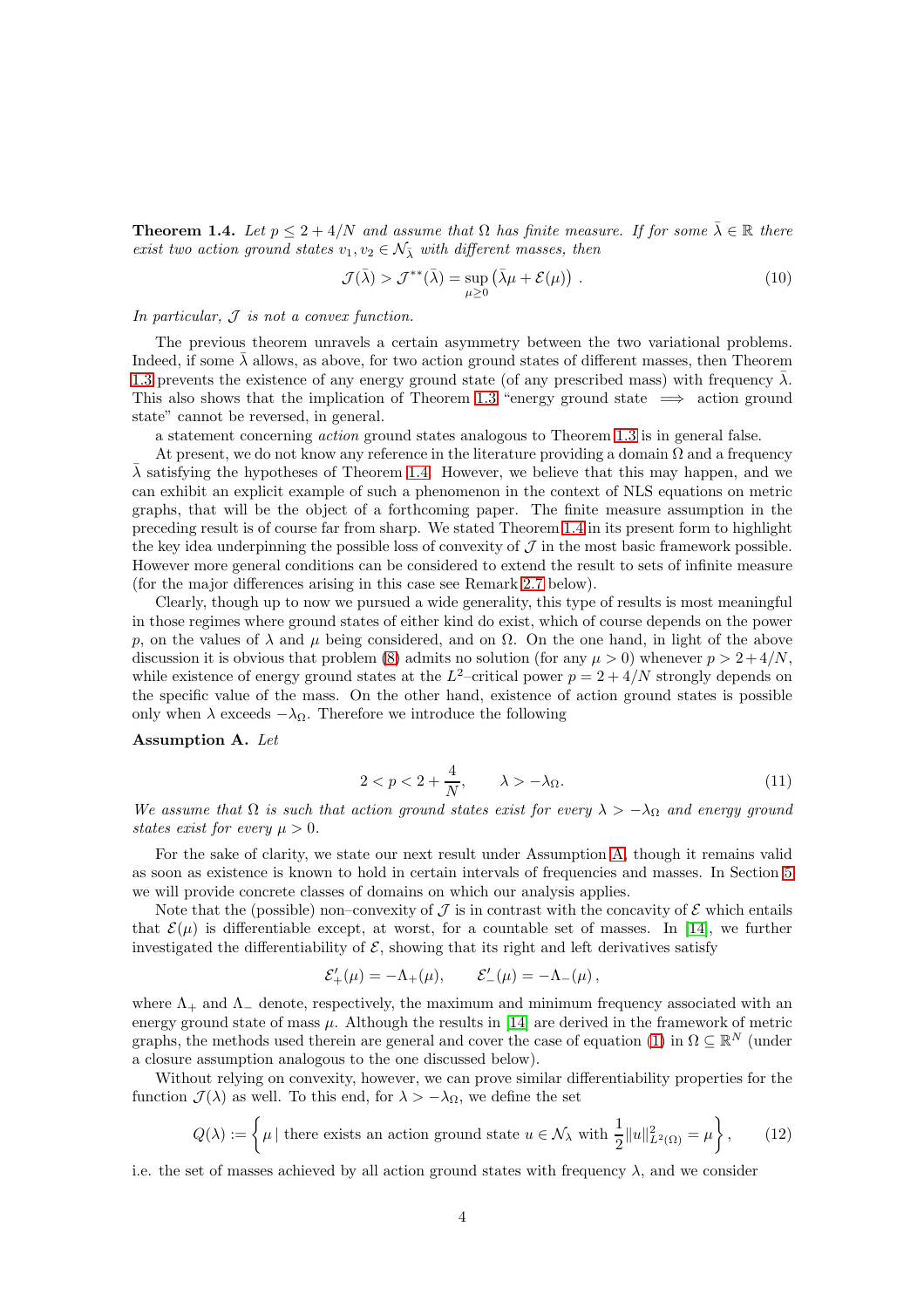<span id="page-4-0"></span>**Assumption B.** For every pair of sequences  $\lambda_n > -\lambda_{\Omega}$  and  $\mu_n \in Q(\lambda_n)$  such that

$$
\lambda_n \to \lambda \in (-\lambda_{\Omega}, +\infty), \qquad \mu_n \to \mu \in \mathbb{R},
$$

there holds  $\mu \in \overline{Q(\lambda)}$ , where  $\overline{Q(\lambda)}$  denotes the closure of  $Q(\lambda)$ .

Roughly, Assumption [B](#page-4-0) provides a minimum of continuity on the parameters sufficient to deal with differentiability issues. As pointed out in Remark [5.10,](#page-22-11) it is a compactness assumption, weaker than other compactness properties of the set of action ground states in  $H_0^1(\Omega)$ .

<span id="page-4-2"></span>**Theorem 1.5.** If [A](#page-3-1)ssumptions  $A-B$  hold, then

(i) the left and right derivatives of J exist for every  $\lambda \in (-\lambda_{\Omega}, +\infty)$  and

 $\mathcal{J}'_{-}(\lambda) = \sup Q(\lambda), \qquad \mathcal{J}'_{+}(\lambda) = \inf Q(\lambda);$ 

(ii) there exists an at most countable set  $Z \subset (-\lambda_{\Omega}, +\infty)$  such that, for every  $\lambda \in (-\lambda_{\Omega}, +\infty) \setminus Z$ , the set  $Q(\lambda) = {\mu_{\lambda}}$  is a singleton. In particular, J is differentiable in  $(-\lambda_{\Omega}, +\infty) \setminus Z$ , where

<span id="page-4-1"></span>
$$
\mathcal{J}'(\lambda) = \mu_{\lambda}.\tag{13}
$$

<span id="page-4-4"></span>**Corollary 1.6.** If  $\bar{\lambda}$  satisfies the assumptions of Theorem [1.4,](#page-3-0) then J is not differentiable at  $\bar{\lambda}$ .

Remark 1.7. Formula [\(13\)](#page-4-1) may look familiar in the light of the by–now standard stability theory for NLS equations [\[11,](#page-22-12) [19,](#page-23-10) [20,](#page-23-11) [35,](#page-24-4) [40,](#page-24-5) [41\]](#page-24-6). However, the key starting assumption of those works is to consider a  $C^1$ -curve of solutions to [\(1\)](#page-0-0), parametrized by the frequency  $\lambda$ , and all the subsequent differentiability and stability properties are given along this curve only. When dealing with ground states, the presence of this regular curve is not granted in general, unless one already knows something more such as the uniqueness of the solution (as pointed out for instance in [\[35,](#page-24-4) Section 6]). As is well–known, uniqueness issues for semilinear elliptic equations are extremely challenging, and very few results are available for positive solutions of [\(1\)](#page-0-0) on radial domains only (see the celebrated paper [\[26\]](#page-23-12) for the case of decaying radial solutions in  $\mathbb{R}^N$ , as well as [\[30\]](#page-23-13) and references therein for an overview on the topic). On the contrary, Theorem [1.5](#page-4-2) exploits the minimality of action ground states only and it does not require any further assumption.

To conclude, we show that the property of energy ground states to be action ground states as well, described in Theorem [1.3,](#page-2-2) has a local counterpart, that we state as our last result. The proof relies on an explicit comparison between the second derivatives of the action and the energy and, for this reason, the result is valid also for  $L^2$ -critical and supercritical powers  $p \geq 2 + 4/N$ .

<span id="page-4-3"></span>**Theorem 1.8.** Given  $\mu > 0$ , let  $u \in \mathcal{M}_{\mu}$  be a nondegenerate local minimum for the energy E constrained to  $\mathcal{M}_{\mu}$ , and let  $\lambda$  denote its frequency as in [\(1\)](#page-0-0). Then u is a nondegenerate local minimum for the action  $J_{\lambda}$  on  $\mathcal{N}_{\lambda}$ .

Our results are, to the best of our knowledge, the first insight on the relation between action and energy ground states in full generality. Of course, stronger results than those in Theorem [1.3](#page-2-2) are available on domains where uniqueness is known, but this applies to the case of the ball and few other special cases only. We also mention that, combining [\[18,](#page-23-14) Theorem 3] and [\[29,](#page-23-6) Theorem 1.7], in the L<sup>2</sup>-supercritical regime  $2 + 4/N < p < 2^*$  and when  $\Omega$  is the unit ball, it is possible to show that the action ground state is not a local minimum of the energy in the corresponding mass constrained space. On the one hand, this implies that our Theorem [1.8](#page-4-3) on local minimizers is sharp in general. On the other hand, this does not relate to the comparison between ground states we developed here, since the definition of energy ground states we consider is meaningless when  $p > 2 + 4/N$ .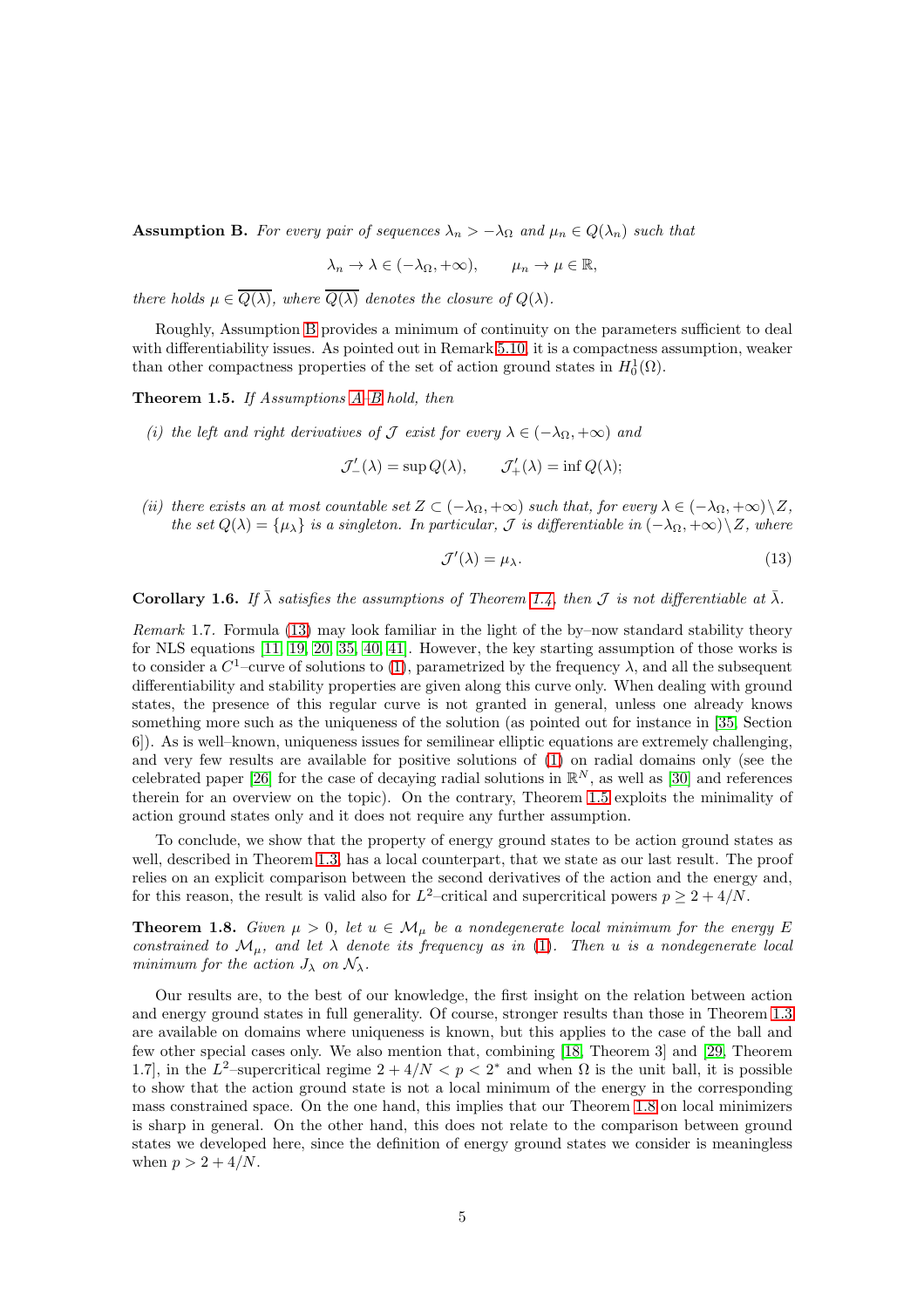Remark 1.9. The space  $\mathcal{M}_{\mu}$  is usually defined dropping the (inessential) factor  $1/2$  in [\(6\)](#page-1-2), but our choice has the advantage of giving a neat Legendre transform in  $(9)$ : without the factor  $1/2$  in  $(6)$ , one would obtain an equivalent relation in [\(9\)](#page-2-0), in terms of suitable rescalings of either  $\mathcal J$  or  $\mathcal E$ .

Remark 1.10. With the only exception of Theorem [1.5,](#page-4-2) straightforward adaptations of the arguments presented here allow one to recover all the results of the paper for Schrödinger equations with combined nonlinearities

$$
\Delta u + |u|^{p-2}u + |u|^{q-2}u = \lambda u, \qquad 2 < p < q < 2^*
$$

(see [\[23,](#page-23-15) [25,](#page-23-16) [27,](#page-23-17) [36,](#page-24-7) [37\]](#page-24-8) and references therein for some recent developments on the topic).

After the present work was completed, we became aware of the interesting paper [\[24\]](#page-23-18), where the authors obtain results strongly related to ours in the case  $\Omega = \mathbb{R}^N$  but for a wide class of nonlinearities.

The paper is organized as follows. Section [2](#page-5-0) recalls some preliminary results, establishes some general properties of the level functions and provides the proof of Theorems [1.2](#page-2-1)[–1.4.](#page-3-0) Section [3](#page-11-1) discusses the differentiability properties of the action ground state level as stated in Theorem [1.5,](#page-4-2) whereas Section [4](#page-13-0) contains the proof of Theorem [1.8.](#page-4-3) Finally, Section [5](#page-16-0) provides examples of domains where the results of the paper apply.

**Notation.** Throughout, we denote by  $||u||_q$  the  $L^q$  norm of u, omitting the domain of integration whenever it is clear from the context.

### <span id="page-5-0"></span>2 Preliminaries and proof of Theorems [1.2–](#page-2-1)[1.4](#page-3-0)

We begin our discussion by stating some useful properties of the energy ground state level  $\mathcal{E}$ . To this purpose, we recall, for every  $p \in [2, 2^*)$ , the Gagliardo–Nirenberg inequality

$$
||u||_p^p \le K_p ||u||_2^{p-N(\frac{p}{2}-1)} ||\nabla u||_2^{N(\frac{p}{2}-1)}, \qquad \forall u \in H_0^1(\Omega),
$$
\n(14)

<span id="page-5-1"></span>where  $K_p$  is the smallest constant that makes the inequality satisfied, that by invariance under dilations of [\(14\)](#page-5-1) is

$$
K_p=\sup_{u\in H^1(\mathbb{R}^N)}\frac{\|u\|_{L^p(\mathbb{R}^N)}^p}{\|u\|_{L^2(\mathbb{R}^N)}^{p-\alpha}\|\nabla u\|_{L^2(\mathbb{R}^N)}^\alpha},\qquad \alpha=N\left(\frac{p}{2}-1\right).
$$

As a consequence,  $K_p$  is independent of  $\Omega$  (and is not attained unless  $\Omega = \mathbb{R}^N$ ).

The next lemma collects all the properties of  $\mathcal E$  we will need. Most of them are well–known and we report them here for the sake of completeness.

<span id="page-5-3"></span>**Lemma 2.1.** Let  $\mathcal{E} : [0, +\infty) \to \mathbb{R}$  be the energy ground state level defined in [\(8\)](#page-1-1). The following properties hold:

- (i) if  $p \in (2, 2 + \frac{4}{N})$ , then  $\mathcal{E}(\mu) > -\infty$  for every  $\mu \geq 0$ ,  $\mathcal{E}$  is concave on  $[0, +\infty)$  and  $\lim_{\mu \to +\infty} \mathcal{E}(\mu)/\mu =$ −∞;
- (ii) if  $p = 2 + \frac{4}{N}$ , then

<span id="page-5-2"></span>
$$
\mathcal{E}(\mu) \begin{cases} \geq 0 & \text{if } 0 < \mu < \mu_N \\ = 0 & \text{if } \mu = \mu_N \\ = -\infty & \text{if } \mu > \mu_N, \end{cases}
$$
(15)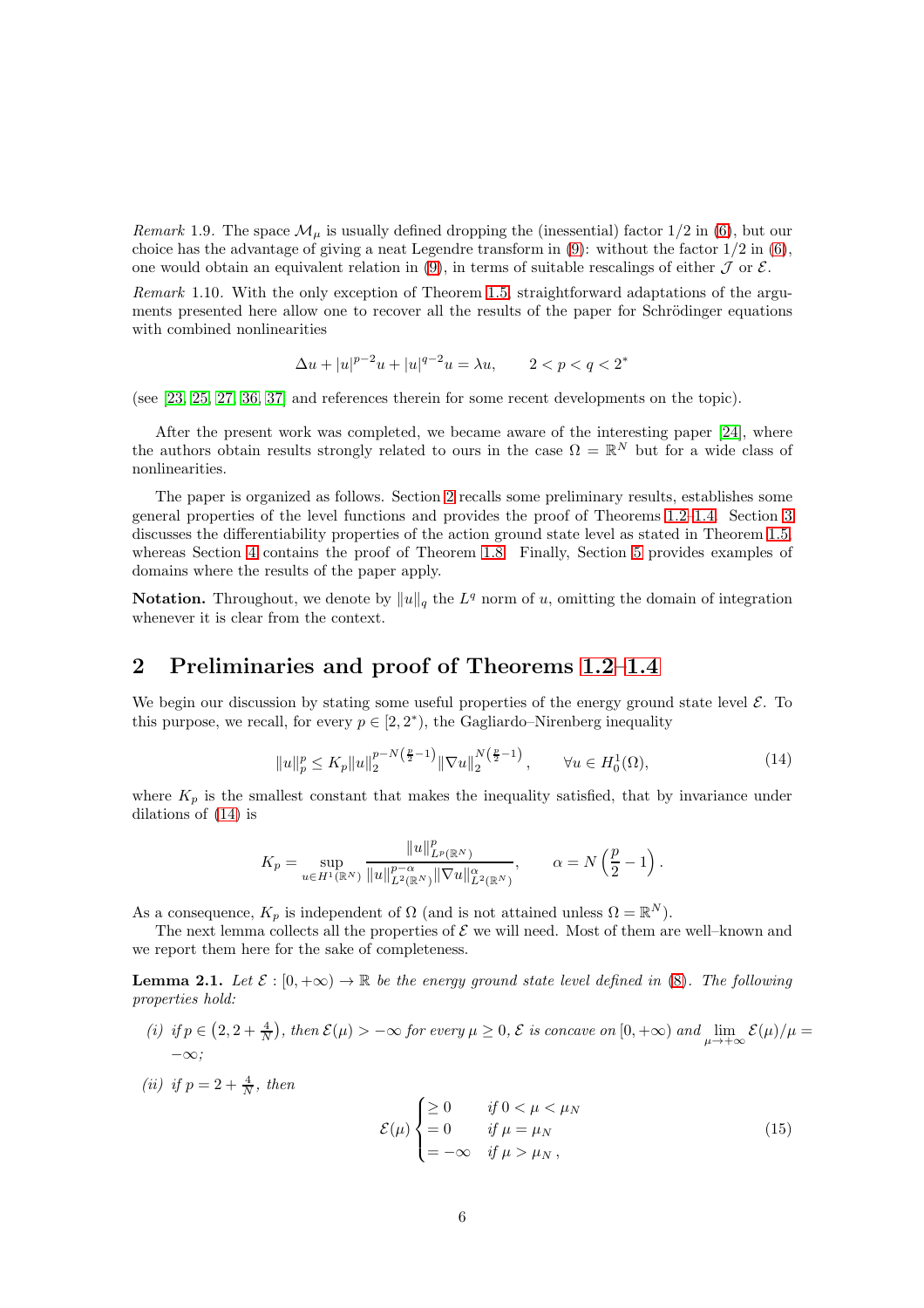where

<span id="page-6-0"></span>
$$
\mu_N := \frac{1}{2} \left( \frac{p}{2K_p} \right)^{N/2} = \frac{1}{2} \left( \frac{N+2}{NK_p} \right)^{N/2},\tag{16}
$$

and  $\mathcal E$  is concave on  $[0,\mu_N];$ 

(iii) if  $p \in \left(2 + \frac{4}{N}, 2^*\right)$ , then  $\mathcal{E}(\mu) = -\infty$  for every  $\mu > 0$ ; (iv) if  $p \in (2, 2 + \frac{4}{N}]$ , then for every  $\lambda \in \mathbb{R}$ 

$$
\sup_{\mu \geq 0} (\lambda \mu + \mathcal{E}(\mu)) = \max_{\mu \geq 0} (\lambda \mu + \mathcal{E}(\mu)).
$$

*Proof.* The boundedness properties of  $\mathcal E$  in  $(i)-(ii)-(iii)$  are standard and follow from [\(14\)](#page-5-1) (see for instance [\[10\]](#page-22-4) for the case  $\Omega = \mathbb{R}^N$ , the general case being analogous). The fact that the threshold  $\mu_N$  in [\(16\)](#page-6-0) is the same for every open  $\Omega \subseteq \mathbb{R}^N$  is clear since  $K_p$  in [\(14\)](#page-5-1) does not depend on  $\Omega$ .

When  $p \in (2, 2 + 4/N)$ , to prove that  $\mathcal E$  is concave on  $[0, +\infty)$  note that, since for every  $\mu > 0$ and  $u \in \mathcal{M}_1$  the function  $\sqrt{\mu u}$  belongs to  $\mathcal{M}_\mu$ , defining  $f_u : [0, +\infty) \to \mathbb{R}$  by

$$
f_u(\mu) := E(\sqrt{\mu}u) = \frac{\mu}{2} \|\nabla u\|_2^2 - \frac{\mu^{p/2}}{p} \|u\|_p^p,
$$

we have

$$
\mathcal{E}(\mu) = \inf_{u \in \mathcal{M}_1} f_u(\mu).
$$

Since  $f_u$  is concave on  $[0, +\infty)$  for every  $u \in \mathcal{M}_1$ , so is  $\mathcal{E}$ . Furthermore, for any fixed  $u \in \mathcal{M}_1$ ,

$$
\frac{\mathcal{E}(\mu)}{\mu} \leq \frac{E(\sqrt{\mu}u)}{\mu} = \frac{1}{2}\|\nabla u\|_2^2 - \frac{\mu^{\frac{p-2}{2}}}{p}\|u\|_p^p \to -\infty
$$

as  $\mu \to +\infty$ , thus concluding the proof of (i). When  $p = 2 + 4/N$  the concavity of  $\mathcal E$  on [0,  $\mu_N$ ] can be shown as for  $(i)$ .

It remains to prove (iv). If  $p \in (2, 2 + 4/N)$ , it is enough to note that  $\lambda \mu + \mathcal{E}(\mu)$  is continuous on  $[0, +\infty)$  (because  $\mathcal E$  is concave), and by  $(i)$ 

$$
\lambda \mu + \mathcal{E}(\mu) = \mu(\lambda + \mathcal{E}(\mu)/\mu) \to -\infty \quad \text{as } \mu \to +\infty \, .
$$

Similarly, if  $p = 2 + 4/N$ , then by [\(15\)](#page-5-2) it follows  $\lambda \mu + \mathcal{E}(\mu) = -\infty$  for every  $\mu > \mu_N$ , so that

$$
\sup_{\mu \geq 0} (\lambda \mu + \mathcal{E}(\mu)) = \sup_{0 \leq \mu \leq \mu_N} (\lambda \mu + \mathcal{E}(\mu)),
$$

and we conclude as above.

Remark 2.2. Relying on [\(14\)](#page-5-1), the previous proof exploits the homogeneous Dirichlet condition at the boundary of  $\Omega$ . However, if one is interested in Neumann boundary conditions, the results of Lemma [2.1](#page-5-3) can be proved exactly in the same way, considering the corresponding Gagliardo– Nirenberg inequality

$$
||u||_{L^{p}(\Omega)}^{p} \leq K'_{p,\Omega}||u||_{L^{2}(\Omega)}^{p-N(\frac{p}{2}-1)}||u||_{H^{1}(\Omega)}^{N(\frac{p}{2}-1)}.
$$

We now turn our attention to the action ground state level  $\mathcal J$  and to the relations between  $\mathcal J$ and  $\mathcal E$ . Let us first recall that, for every  $u \in \mathcal N_\lambda$ , one can rewrite the action functional  $J_\lambda(u)$  as

<span id="page-6-1"></span>
$$
J_{\lambda}(u) = \kappa ||u||_{p}^{p} =: \widetilde{J}_{\lambda}(u), \qquad \kappa = \frac{1}{2} - \frac{1}{p}, \qquad (17)
$$

 $\Box$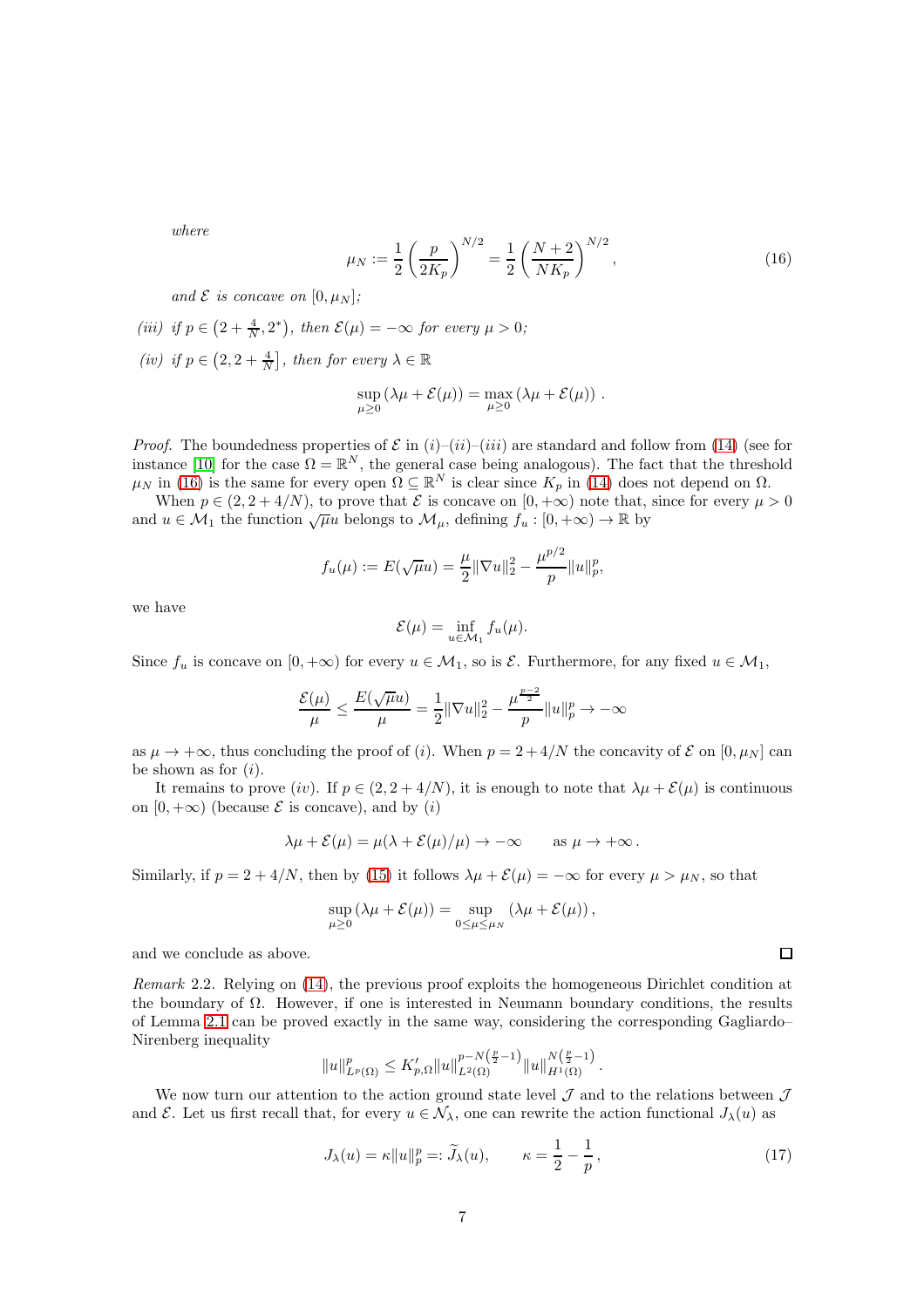so that

$$
\mathcal{J}(\lambda) = \inf_{u \in \mathcal{N}_{\lambda}} \widetilde{J}_{\lambda}(u).
$$

This immediately shows that  $\mathcal J$  is nonnegative. Recall also that, by Sobolev embeddings, for every  $\lambda > -\lambda_{\Omega}$  there exists  $\alpha > 0$  (depending on  $\lambda$ ) such that  $\mathcal{J}(\lambda) \geq \alpha$ .

The key point in the comparison between the two minimization problems is the following result.

<span id="page-7-4"></span>**Proposition 2.3.** For every  $\lambda \in \mathbb{R}$ ,  $v \in \mathcal{N}_{\lambda}$  and  $\mu \geq 0$ , there results

<span id="page-7-1"></span>
$$
J_{\lambda}(v) \ge \mathcal{E}(\mu) + \lambda \mu. \tag{18}
$$

Equality in [\(18\)](#page-7-1) holds if and only if  $v \in \mathcal{M}_{\mu}$  and it is both an energy ground state on  $\mathcal{M}_{\mu}$  and an action ground state on  $\mathcal{N}_{\lambda}$ .

*Proof.* If  $\mu = 0$ , then [\(18\)](#page-7-1) trivially holds (with strict inequality), as  $\mathcal{E}(\mu) = 0$  and  $J_{\lambda}(v) > 0$  by [\(17\)](#page-6-1). Let then  $\mu > 0$  and v be any element in  $\mathcal{N}_{\lambda}$ , and denote  $m := ||v||_2^2$ . By definition of Nehari manifold, for every  $t > 0$  there results  $J_{\lambda}(tv) \leq J_{\lambda}(v)$ , with strict inequality unless  $t = 1$ . Thus, given any  $\mu > 0$ ,

<span id="page-7-2"></span>
$$
J_{\lambda}(v) \ge J_{\lambda}\left(\sqrt{\frac{2\mu}{m}}v\right) = E\left(\sqrt{\frac{2\mu}{m}}v\right) + \lambda\mu \ge \mathcal{E}(\mu) + \lambda\mu,
$$
\n(19)

since  $\sqrt{2\mu/m} v \in \mathcal{M}_{\mu}$ , and [\(18\)](#page-7-1) is proved.

To conclude, note that if  $v \in \mathcal{M}_{\mu}$  and is an energy ground state, then

$$
J_{\lambda}(v) = E(v) + \lambda \mu = \mathcal{E}(\mu) + \lambda \mu
$$

(here the fact that  $v$  is an action ground state is not used).

Conversely, if equality occurs in [\(18\)](#page-7-1) for some  $v \in \mathcal{N}_{\lambda}$ , then [\(19\)](#page-7-2) is an equality, showing at the same time that  $m = 2\mu$ , namely  $v \in M_\mu$ , and that  $E(v) = \mathcal{E}(\mu)$ , namely that v is an energy ground state. Furthermore, v is also a minimizer of  $J_{\lambda}$  in  $\mathcal{N}_{\lambda}$ , because if this were not the case then<br>there would exist  $w \in \mathcal{N}_{\lambda}$ ,  $w \neq v$ , satisfying  $J_{\lambda}(w) < J_{\lambda}(v) = \mathcal{E}(\mu) + \lambda \mu$ , contradicting (18) there would exist  $w \in \mathcal{N}_{\lambda}$ ,  $w \neq v$ , satisfying  $J_{\lambda}(w) < J_{\lambda}(v) = \mathcal{E}(\mu) + \lambda \mu$ , contradicting [\(18\)](#page-7-1).

Relying also on the above proposition, we can now establish the next general properties of  $\mathcal{J}$ . As it will be useful in the following, given  $\lambda \in \mathbb{R}$  and  $u \in H_0^1(\Omega)$ , we set

<span id="page-7-3"></span>
$$
\sigma_{\lambda}(u) := \left(\frac{\|\nabla u\|_{2}^{2} + \lambda \|u\|_{2}^{2}}{\|u\|_{p}^{p}}\right)^{\frac{1}{p-2}}.
$$
\n(20)

Note that  $\sigma_{\lambda}(u)u \in \mathcal{N}_{\lambda}$ .

<span id="page-7-0"></span>**Lemma 2.4.** Let  $\mathcal{J}: \mathbb{R} \to \mathbb{R}$  be the action ground state level defined in [\(7\)](#page-1-0). The following properties hold:

- (i)  $\mathcal{J}(\lambda) = 0$  for every  $\lambda < -\lambda_{\Omega}$ ;
- (ii)  $\mathcal J$  is increasing on  $\mathbb R$  and continuous on  $\mathbb R \setminus \{-\lambda_{\Omega}\}\$ ;

 $(iii)$ 

$$
\lim_{\lambda \to +\infty} \frac{\mathcal{J}(\lambda)}{\lambda} = \begin{cases} +\infty & \text{if } p \in \left(2, 2 + \frac{4}{N}\right) \\ \mu_N & \text{if } p = 2 + \frac{4}{N} \\ 0 & \text{if } p \in \left(2 + \frac{4}{N}, 2^*\right), \end{cases} \tag{21}
$$

where  $\mu_N$  is the number defined in [\(16\)](#page-6-0).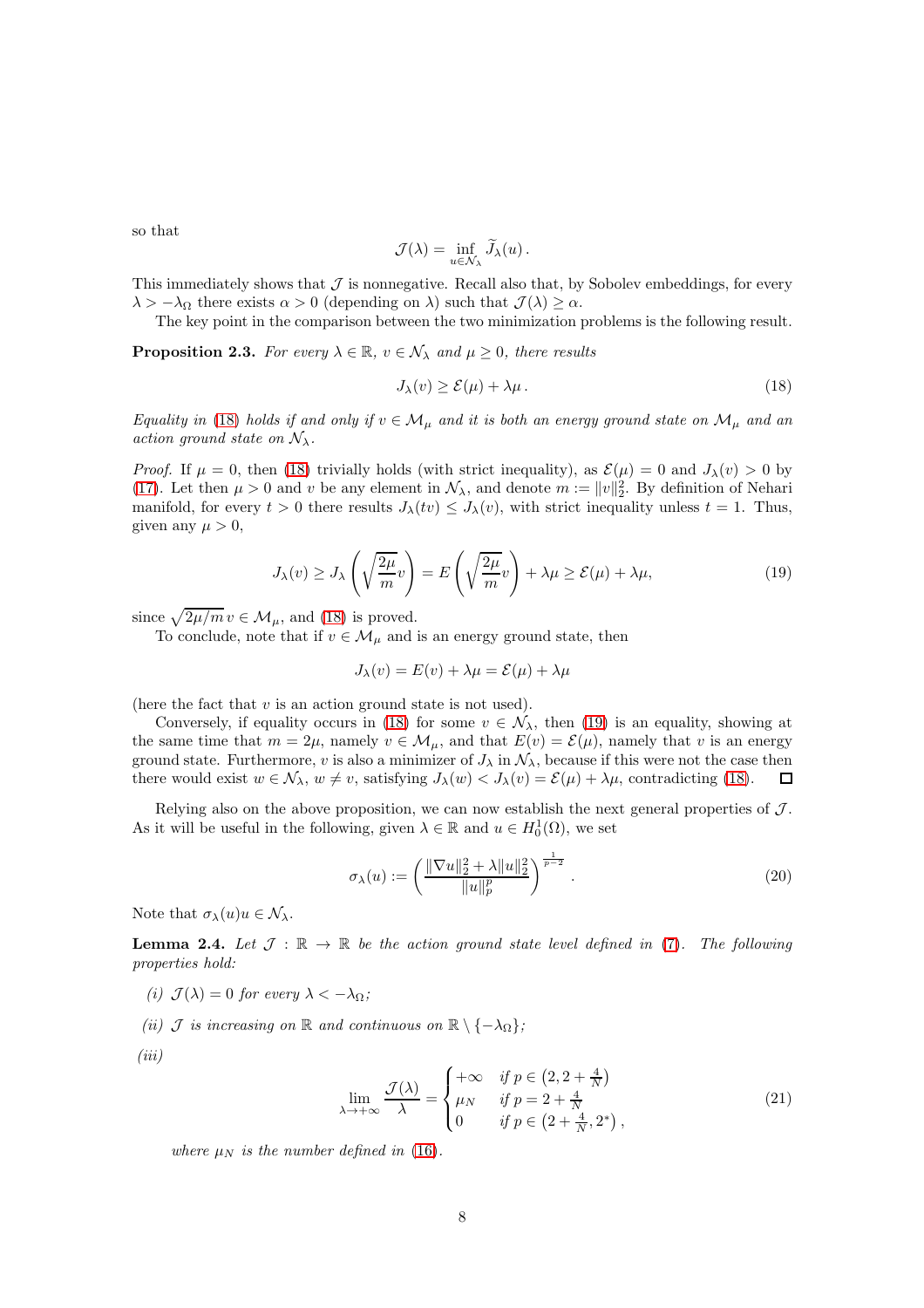Proof. The proof is divided into several step.

Step 1: proof of (i). Since  $\lambda < -\lambda_{\Omega}$ , there exists a bounded subset  $\Omega' \subset \Omega$  so that  $\lambda_{\Omega'} = -\lambda$ . Let  $\varphi_1, \varphi_2 \in H_0^1(\Omega')$  be the eigenfunctions associated to  $\lambda_{\Omega'}$  and to the second eigenvalue  $\lambda_2$  of the Dirichlet Laplacian on  $\Omega'$ , respectively. For  $\varepsilon > 0$ , let  $v_{\varepsilon} := \sigma_{\lambda}(\varphi_1 + \varepsilon \varphi_2) (\varphi_1 + \varepsilon \varphi_2)$ . Then  $v_{\varepsilon} \in \mathcal{N}_{\lambda}$  by definition of  $\sigma_{\lambda}$  and because  $H_0^1(\Omega') \subset H_0^1(\Omega)$ . Moreover, recalling [\(20\)](#page-7-3), as  $\varepsilon \to 0$ ,

$$
\sigma_{\lambda}(\varphi_1 + \varepsilon \varphi_2) = \left(\frac{\|\nabla \varphi_1 + \varepsilon \nabla \varphi_2\|_2^2 + \lambda \|\varphi_1 + \varepsilon \varphi_2\|_2^2}{\|\varphi_1 + \varepsilon \varphi_2\|_p^p}\right)^{\frac{1}{p-2}} \n= \left(\frac{\|\nabla \varphi_1\|_2^2 + \varepsilon \|\nabla \varphi_2\|_2^2 + \lambda \|\varphi_1\|_2^2 + \lambda \varepsilon^2 \|\varphi_2\|_2^2}{\|\varphi_1 + \varepsilon \varphi_2\|_p^p}\right)^{\frac{1}{p-2}} = \left(\frac{\varepsilon^2 (\lambda_2 + \lambda) \|\varphi_2\|_2^2}{\|\varphi_1 + \varepsilon \varphi_2\|_p^p}\right)^{\frac{1}{p-2}} = o(1),
$$

where we used the fact that  $\varphi_1, \varphi_2$  are orthogonal in  $L^2(\Omega)$ ,  $\|\nabla \varphi_1\|_2^2 = \lambda_{\Omega'} \|\varphi_1\|_2^2 = -\lambda \|\varphi_1\|_2^2$  and  $\|\nabla \varphi_2\|_2^2 = \lambda_2 \|\varphi_2\|_2^2$  by construction. Hence,

$$
0 \leq \mathcal{J}(\lambda) \leq \lim_{\varepsilon \to 0} J_{\lambda}(v_{\varepsilon}) = \lim_{\varepsilon \to 0} \kappa \sigma_{\lambda}(\varphi_1 + \varepsilon \varphi_2)^p \|\varphi_1 + \varepsilon \varphi_2\|_p^p = 0.
$$

Step 2: proof of (ii). In view of (i) and of the nonnegativity of  $J$ , it is enough to prove that  $J$  is increasing on  $[-\lambda_{\Omega}, +\infty)$  and continuous on  $(-\lambda_{\Omega}, +\infty)$ .

Let then  $-\lambda_{\Omega} \leq \lambda < \lambda'$ . For every  $u \in \mathcal{N}_{\lambda'}$ , we see from [\(20\)](#page-7-3) that  $\sigma_{\lambda}(u) \leq 1$ . Therefore

$$
\mathcal{J}(\lambda) \leq J_{\lambda}(\sigma_{\lambda}(u)u) = \kappa \sigma_{\lambda}(u)^p \|u\|_p^p \leq \kappa \|u\|_p^p = J_{\lambda'}(u)
$$

Hence, passing to the infimum over  $u \in \mathcal{N}_{\lambda'}$  yields  $\mathcal{J}(\lambda) \leq \mathcal{J}(\lambda')$ .

As for the continuity of J, note first that for every  $\lambda > -\lambda_{\Omega}$ , by definition of  $\mathcal{N}_{\lambda}$ ,

$$
\frac{\|u\|_2^2}{\|u\|_p^p} \le \frac{1}{\lambda + \lambda_\Omega}, \qquad \forall u \in \mathcal{N}_\lambda.
$$

Now let  $\lambda, \lambda' > -\lambda_{\Omega}$  and for  $u \in \mathcal{N}_{\lambda'}$  notice that

$$
\mathcal{J}(\lambda) \leq J_{\lambda}(\sigma_{\lambda}(u)u) = \left(1 + (\lambda - \lambda') \frac{\|u\|_2^2}{\|u\|_p^p}\right)^{\frac{p}{p-2}} \kappa \|u\|_p^p = (1 + o(1))J_{\lambda'}(u)
$$

as  $\lambda' \to \lambda$ . Passing to the infimum over  $u \in \mathcal{N}_{\lambda'}$  we obtain

$$
\mathcal{J}(\lambda) - \mathcal{J}(\lambda') \leq o(1).
$$

Reversing the role of  $\lambda$  and  $\lambda'$ , we also have  $\mathcal{J}(\lambda') - \mathcal{J}(\lambda) \leq o(1)$ , and continuity is proved.

Step 3: proof of (iii) for  $p \in (2, 2 + 4/N)$ . For every  $\lambda > 0$ , by passing to the infimum over  $v \in \mathcal{N}_{\lambda}$ in Proposition [2.3,](#page-7-4) we have  $\mathcal{J}(\lambda) \geq \mathcal{E}(\mu) + \lambda \mu$  for every  $\mu > 0$ . Note that  $\mathcal{E}(\mu)$  is finite since  $p \in (2, 2+4/N)$ . Therefore

$$
\liminf_{\lambda \to +\infty} \frac{\mathcal{J}(\lambda)}{\lambda} \ge \liminf_{\lambda \to +\infty} \frac{\mathcal{E}(\mu) + \lambda \mu}{\lambda} = \mu.
$$

Since  $\mu$  is arbitrary, the conclusion follows.

Step 4: proof of (iii) for  $p \in (2+4/N, 2^*)$ . Let  $B = B_r(x_0)$  be a ball contained in  $\Omega$  and take a function  $v \in H_0^1(B)$  satisfying  $\|\nabla v\|_{L^2(B)}^2 + \|v\|_{L^2(B)}^2 = \|v\|_{L^p(B)}^p$  (namely,  $v \in \mathcal{N}_1(B)$ ). For every  $\lambda \geq 1$ , define 1

$$
v_{\lambda}(x)=\lambda^{\frac{1}{p-2}}v(\sqrt{\lambda}(x-x_0)).
$$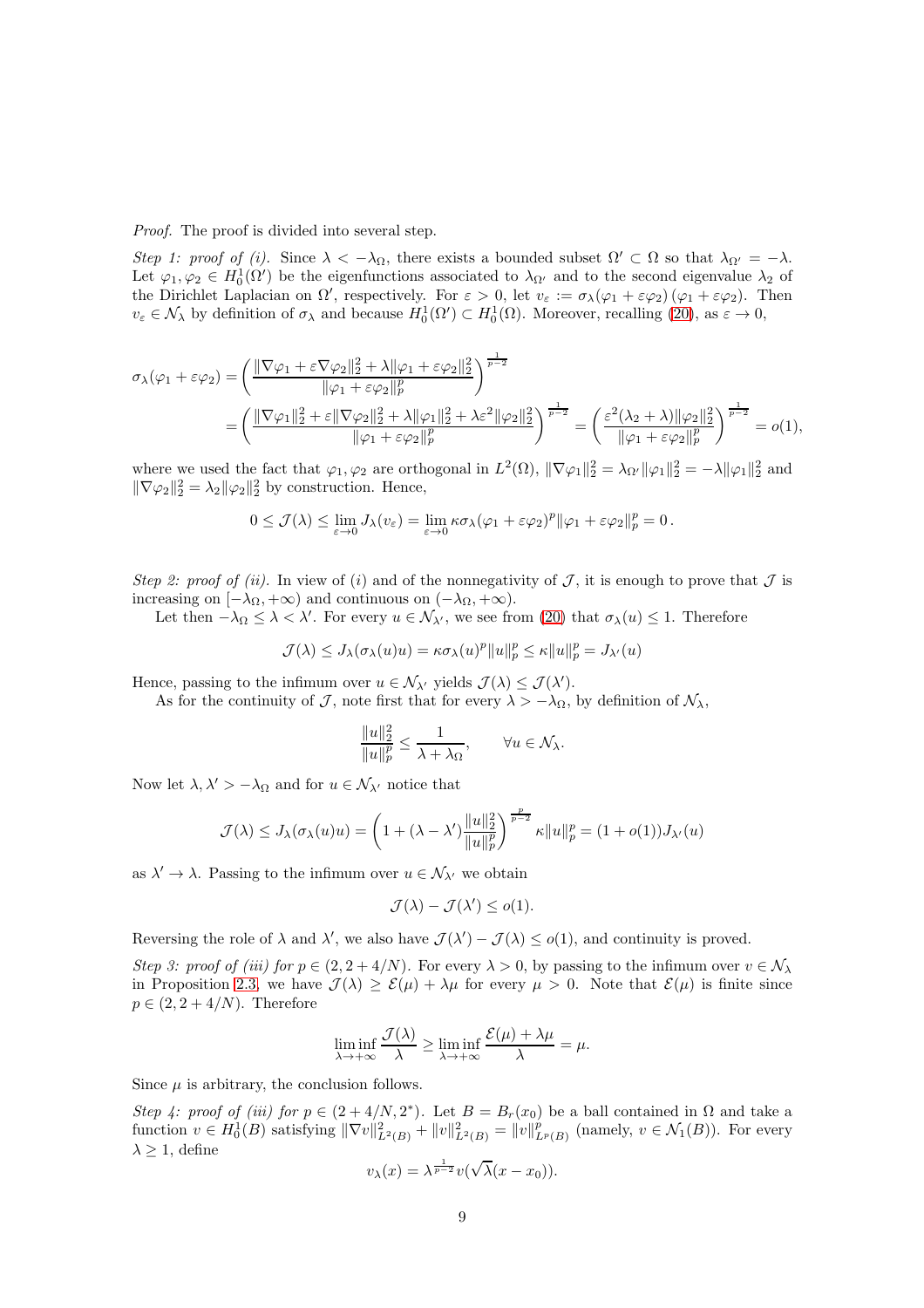Now,  $v_\lambda$  is supported in  $B_{r/\sqrt{\lambda}}(x_0)$  and, after extending it to 0 outside the ball, we can view it as an element of  $H_0^1(\Omega)$ . By elementary computations, we see that  $v_\lambda \in \mathcal{N}_\lambda$  for every  $\lambda$ . Thus

$$
0 \le \frac{\mathcal{J}(\lambda)}{\lambda} \le \frac{J_{\lambda}(v_{\lambda})}{\lambda} = \frac{\kappa}{\lambda} ||v_{\lambda}||_{p}^{p} = \kappa \lambda^{\frac{p}{p-2} - \frac{N}{2} - 1} ||v||_{L^{p}(B)}^{p}
$$

.

Since  $\frac{p}{p-2} - \frac{N}{2} - 1 < 0$  when  $p > 2 + 4/N$ , letting  $\lambda \to +\infty$ , we conclude.

Step 5: proof of (iii) for  $p = 2 + 4/N$ . On the one hand, by Lemma [2.1\(](#page-5-3)ii) and Proposition [2.3](#page-7-4) with  $\mu = \mu_N$ , for every  $\lambda \in \mathbb{R}$  we have

$$
\mathcal{J}(\lambda) \geq \mathcal{E}(\mu_N) + \lambda \mu_N = \lambda \mu_N,
$$

yielding  $\mathcal{J}(\lambda)/\lambda \geq \mu_N$ . On the other hand, if  $\lambda$  is sufficiently large, there exists  $v_\lambda \in \mathcal{N}_\lambda$ , compactly supported in a ball contained in  $\Omega$ , and such that  $||v_\lambda||_2^2 = \mu_N$  and  $E(v_\lambda) = o(1)$  as  $\lambda \to +\infty$  (to construct  $v_{\lambda}$  it is for instance enough to consider suitable compactly–supported truncations of the  $L^2$ -critical solitons in  $\mathbb{R}^N$ ). Then

$$
\limsup_{\lambda \to +\infty} \frac{\mathcal{J}(\lambda)}{\lambda} \le \lim_{\lambda \to +\infty} \frac{J_{\lambda}(v_{\lambda})}{\lambda} = \lim_{\lambda \to +\infty} \frac{\lambda \mu_N + o(1)}{\lambda} = \mu_N
$$

and the proof is complete.

<span id="page-9-1"></span>Remark 2.5. Note that, adapting the argument in Step 2 of the previous proof, one can show that  $\mathcal{J}(\lambda)$  is continuous from the right at  $\lambda = -\lambda_{\Omega}$ . Hence, by Lemma [2.4\(](#page-7-0)i)–(ii), the continuity of J on the whole of R is equivalent to  $\mathcal{J}(-\lambda_{\Omega})=0$ . This equality can be easily proved (repeating the argument in the proof of Lemma [2.4,](#page-7-0) Step 1) whenever  $-\lambda_{\Omega}$  is attained by a corresponding eigenfunction in  $H_0^1(\Omega)$ . This is for instance the case if  $\Omega$  has finite measure. Another condition sufficient for the continuity of  $\mathcal J$  is the existence of energy ground states  $u \in \mathcal M_\mu$  for arbitrarily small masses. To see this, suppose  $(u_n)_n$  is a sequence of energy ground states with masses  $\mu_n \to 0$ and frequencies  $\lambda_n$  (of course larger than  $-\lambda_{\Omega}$ ). By [\(14\)](#page-5-1),  $u_n$  is bounded in  $H^1$  and, as  $\mu_n \to 0$ ,  $||u_n||_p \to 0$ . But  $||u_n||_p^p = \mathcal{J}(\lambda_n)$  by Theorem [1.3](#page-2-2) and since  $\mathcal{J}$  is increasing, positive for  $\lambda > -\lambda_{\Omega}$ and  $\mathcal{J}(\lambda_n) \to 0$ , it must be  $\lambda \to -\lambda_{\Omega}$ . By continuity,  $\mathcal{J}(-\lambda_{\Omega}) = 0$ , as claimed.

However, as already anticipated in the Introduction, to prove or disprove the validity of  $\mathcal{J}(-\lambda_{\Omega})=0$  in full generality seems to be an open problem. Incidentally, we observe that the problem is related to certain quantitative versions of the Poincaré inequality:  $J$  is continuous (at  $-\lambda_{\Omega}$ ) if and only if there is no constant  $c > 0$  such that

$$
\|\nabla u\|_2^2 \ge \lambda_{\Omega} \|u\|_2^2 + c \|u\|_p^2, \qquad \forall u \in H_0^1(\Omega).
$$

Theorems [1.2–](#page-2-1)[1.3](#page-2-2)[–1.4](#page-3-0) are then direct consequences of the above results.

<span id="page-9-0"></span>*Remark* 2.6. Lemma [2.4\(](#page-7-0)*i*) implies that  $\mathcal{J}^*(\mu) = +\infty$  for every  $\mu < 0$ , since

$$
\mathcal{J}^*(\mu) = \sup_{\lambda \in \mathbb{R}} (\lambda \mu - \mathcal{J}(\lambda)) \ge \sup_{\lambda \le -\lambda_{\Omega}} (\lambda \mu - \mathcal{J}(\lambda)) = \sup_{\lambda \le -\lambda_{\Omega}} \lambda \mu = +\infty
$$

as soon as  $\mu$  is negative.

Proof of Theorem [1.2.](#page-2-1) When  $\mu = 0$  the theorem is trivial, as  $\mathcal{E}(\mu) = 0$  and  $\sup_{\lambda \in \mathbb{R}} (-\mathcal{J}(\lambda)) = 0$ by Lemma [2.4\(](#page-7-0)*i*). Let then  $\mu > 0$ . We split the rest of the proof into three cases, depending on the nonlinearity power.

Case 1:  $p \in (2+4/N, 2^*)$ . In this regime, [\(9\)](#page-2-0) plainly holds, since for every  $\mu > 0$  by Lemma [2.1\(](#page-5-3)*iii*) we have  $-\mathcal{E}(\mu) = +\infty$ , whereas by Lemma [2.4\(](#page-7-0)*iii*),

$$
\sup_{\lambda \in \mathbb{R}} (\lambda \mu - \mathcal{J}(\lambda)) \ge \lim_{\lambda \to +\infty} \lambda \left( \mu - \frac{\mathcal{J}(\lambda)}{\lambda} \right) = +\infty.
$$

 $\Box$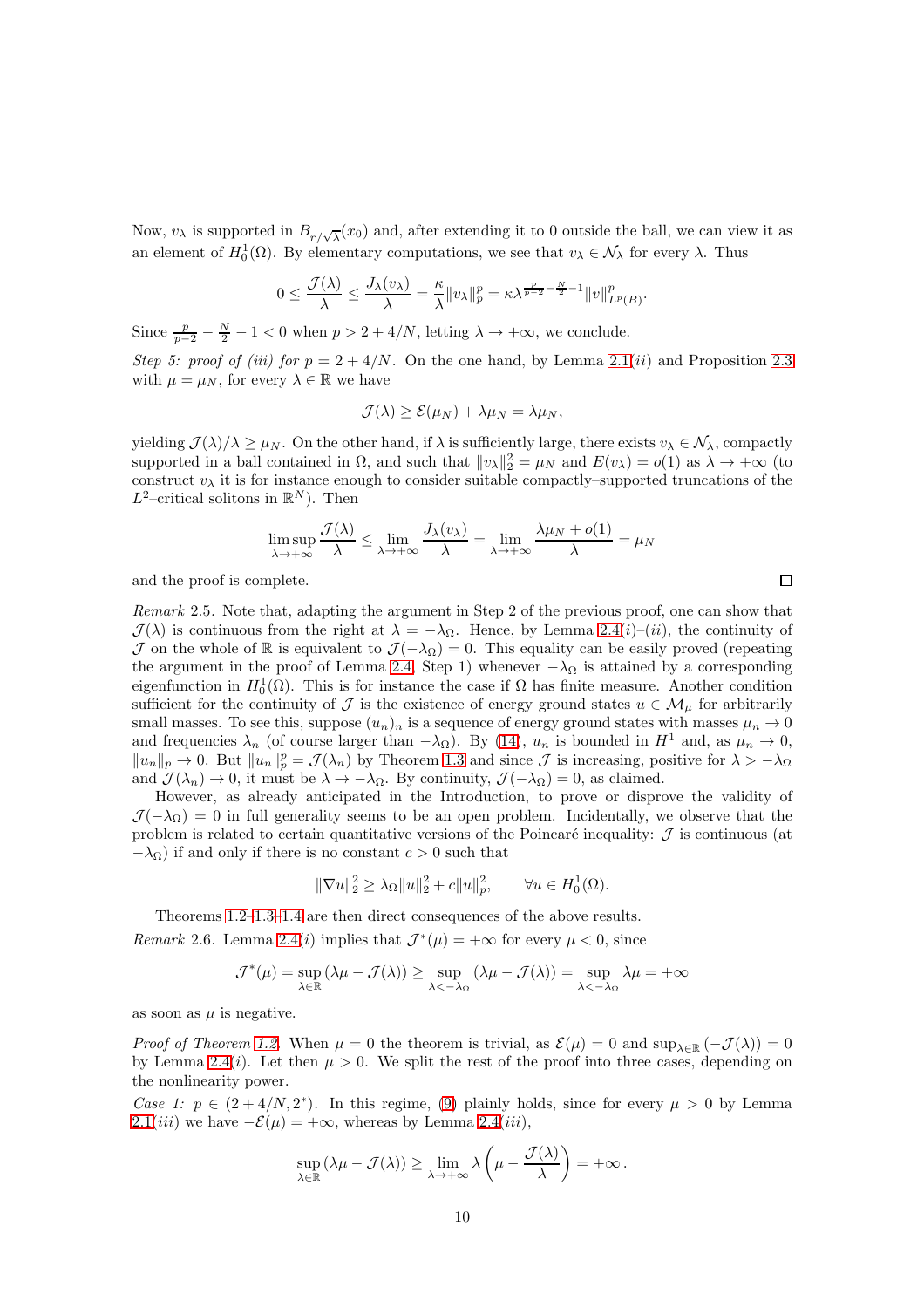Case 2:  $p \in (2, 2 + 4/N)$ . In this case, by Lemma [2.1\(](#page-5-3)i),  $-\mathcal{E}(\mu) < +\infty$ . By Proposition [2.3,](#page-7-4)

$$
-\mathcal{E}(\mu) \geq \lambda \mu - \mathcal{J}(\lambda) \qquad \forall \lambda \in \mathbb{R},
$$

so that

$$
-\mathcal{E}(\mu) \geq \sup_{\lambda \in \mathbb{R}} \left( \lambda \mu - \mathcal{J}(\lambda) \right).
$$

Conversely, let  $(u_n)_n \subset \mathcal{M}_\mu$  be such that  $\lim_{n \to +\infty} E(u_n) = \mathcal{E}(\mu)$ . Then  $u_n \in \mathcal{N}_{\lambda_n}$ , for some  $\lambda_n \in \mathbb{R}$ , entailing

$$
-\mathcal{E}(\mu) = -\lim_{n \to +\infty} E(u_n) \le \limsup_{n \to +\infty} (\lambda_n \mu - \mathcal{J}(\lambda_n)) \le \sup_{\lambda \in \mathbb{R}} (\lambda \mu - \mathcal{J}(\lambda)),
$$

completing the proof of  $(9)$  in the  $L^2$ -subcritical regime.

Case 3:  $p = 2 + 4/N$ . In this case we need to argue depending on the value of  $\mu$ . If  $\mu > \mu_N$ , then by Lemma [2.1\(](#page-5-3)*ii*) we have  $-\mathcal{E}(\mu) = +\infty$ , while Lemma [2.4\(](#page-7-0)*iii*) implies

$$
\sup_{\lambda \in \mathbb{R}} (\lambda \mu - \mathcal{J}(\lambda)) \ge \lim_{\lambda \to +\infty} \lambda \left( \mu - \frac{\mathcal{J}(\lambda)}{\lambda} \right) = +\infty,
$$

and [\(9\)](#page-2-0) thus holds. On the contrary, if  $\mu \in (0, \mu_N]$ , since Lemma [2.1\(](#page-5-3)*ii*) ensures that  $-\mathcal{E}(\mu) < +\infty$ , it is enough to repeat the argument already developed in the  $L^2$ -subcritical case it is enough to repeat the argument already developed in the  $L^2$ -subcritical case.

*Proof of Theorem [1.3.](#page-2-2)* If u is an energy ground state on  $\mathcal{M}_{\mu}$  and  $u \in \mathcal{N}_{\lambda}$ , then by [\(18\)](#page-7-1), for every  $w \in \mathcal{N}_{\lambda},$ 

$$
J_{\lambda}(w) \ge \mathcal{E}(\mu) + \lambda \mu = E(u) + \frac{1}{2}\lambda \|u\|_{2}^{2} = J_{\lambda}(u),
$$

namely u is an action ground state on  $\mathcal{N}_{\lambda}$ . Moreover, if  $v \in \mathcal{N}_{\lambda}$  is any action ground state on  $\mathcal{N}_{\lambda}$ , then  $J_{\lambda}(v) = J_{\lambda}(u)$ , i.e. [\(18\)](#page-7-1) is an equality. Proposition [2.3](#page-7-4) then implies that  $||v||_2^2 = 2\mu$  and v is an energy ground state on  $\mathcal{M}_{\mu}$ . П

*Proof of Theorem [1.4.](#page-3-0)* We divide the proof in two cases, dealing separately with the  $L^2$ -subcritical regime  $p \in (2, 2 + 4/N)$  and the critical one  $p = 2 + 4/N$ .

Case 1:  $p \in (2, 2 + 4/N)$ . Note that by [\(18\)](#page-7-1) we already know that for every  $\lambda$ 

$$
\mathcal{J}(\lambda) \ge \sup_{\mu \ge 0} (\lambda \mu + \mathcal{E}(\mu)) = \mathcal{J}^{**}(\lambda).
$$

To prove [\(10\)](#page-3-2), assume by contradiction that  $\mathcal{J}(\lambda) = \sup_{\mu \geq 0} (\lambda \mu + \mathcal{E}(\mu))$  for every  $\lambda$ , so that in particular equality holds at  $\lambda = \overline{\lambda}$ . Since by Lemma [2.1\(](#page-5-3)*iv*) the right–hand side of this equality is attained, there exist  $\bar{\mu} > 0$  and an energy ground state  $u \in \mathcal{M}_{\bar{\mu}}$  such that

<span id="page-10-0"></span>
$$
\mathcal{J}(\bar{\lambda}) = \max_{\mu > 0} \left( \bar{\lambda}\mu + \mathcal{E}(\mu) \right) = \bar{\lambda}\bar{\mu} + \mathcal{E}(\bar{\mu}) = J_{\bar{\lambda}}(u). \tag{22}
$$

The existence of the ground state u above is granted by the fact that  $\Omega$  is of finite measure, which makes the embedding  $H_0^1(\Omega) \hookrightarrow L^p(\Omega)$  compact, for every  $p \in [2, 2^*)$ . By Proposition [2.3,](#page-7-4) every action ground state in  $\mathcal{N}_{\bar{\lambda}}$  belongs to  $\mathcal{M}_{\bar{\mu}}$ , and this contradicts the fact that  $v_1$  and  $v_2$  have different masses.

Finally, since the finite measure of  $\Omega$  implies that  $\mathcal J$  is continuous by Remark [2.5,](#page-9-1) if  $\mathcal J$  were convex, then we would have  $\mathcal{J}(\lambda) = \mathcal{J}^{**}(\lambda)$  for every  $\lambda$ , and we have just proved that this is not the case.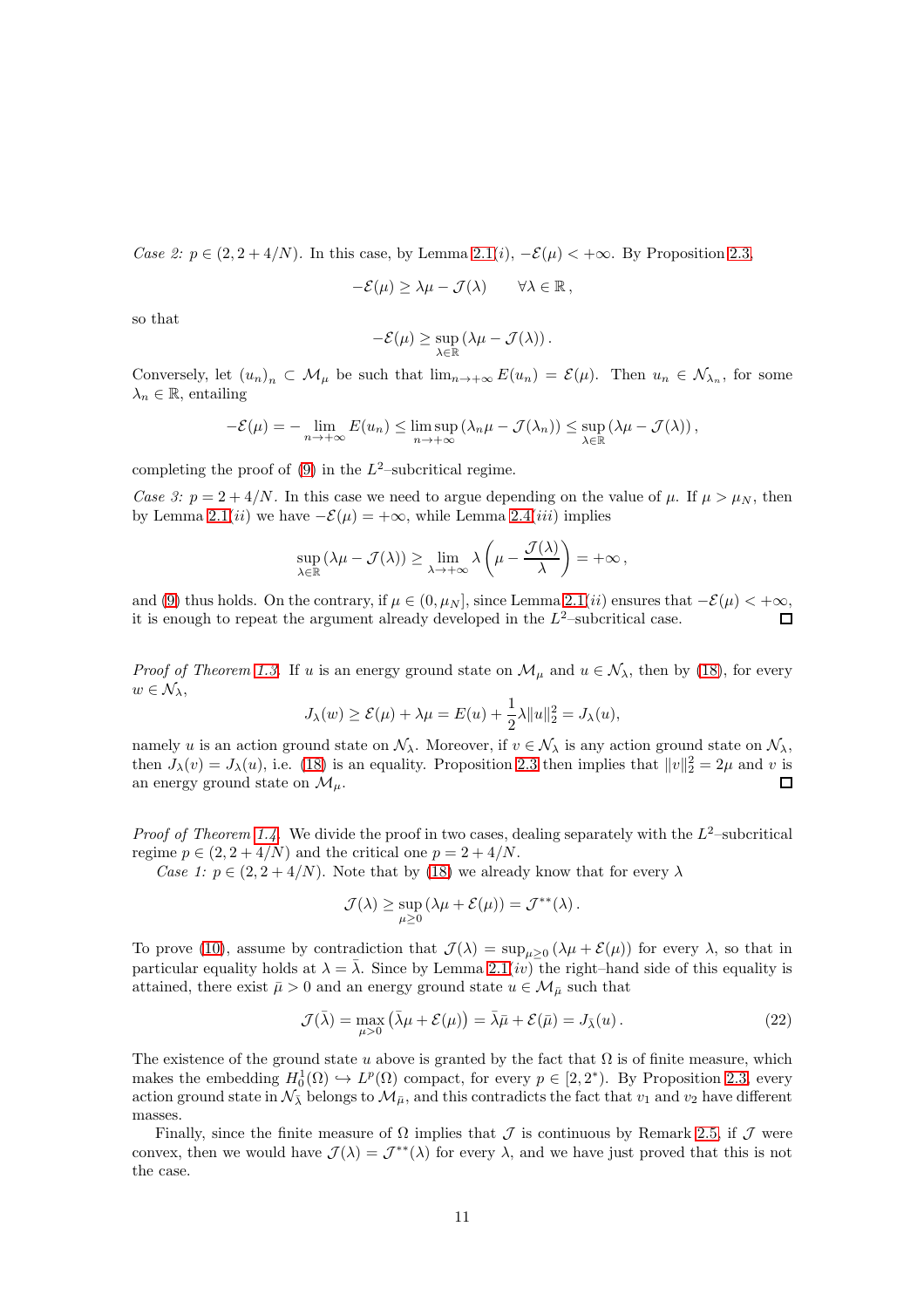Case 2:  $p = 2 + 4/N$ . The line of the proof is almost identical to that of the previous case. The only difference is that the finite measure of  $\Omega$  implies the existence of energy ground states for every mass  $\mu \in (0, \mu_N)$ . On the contrary, ground states never exist when  $\mu = \mu_N$ , since if a ground state at mass  $\mu_N$  exists on  $\Omega$ , then it is also a ground state for the same problem on the whole  $\mathbb{R}^N$ , but this is impossible if  $\Omega \neq \mathbb{R}^N$ . Hence, to repeat the argument in the first part of the proof we need to show that the mass  $\bar{\mu}$  realizing [\(22\)](#page-10-0) is different from  $\mu_N$ . We do this by proving that for every fixed  $\lambda \in \mathbb{R}$ 

$$
\max_{\mu \in [0,\mu_N]} (\lambda \mu + \mathcal{E}(\mu)) > \lambda \mu_N + \mathcal{E}(\mu_N) = \lambda \mu_N.
$$
 (23)

As  $p = 2 + 4/N$ , the Gagliardo-Nirenberg inequality reads

$$
||u||_p^p \le K_p ||u||_2^{4/N} ||\nabla u||_2^2.
$$

For  $\mu < \mu_N$ , let  $u_\mu$  be an energy ground state in  $\mathcal{M}_\mu$ . By the preceding inequality, keeping in mind [\(16\)](#page-6-0),

$$
\mathcal{E}(\mu) = E(u_{\mu}) \ge \frac{1}{2} ||\nabla u_{\mu}||_2^2 \left(1 - \frac{\mu^{2/N}}{\mu_N^{2/N}}\right) = \frac{1}{2} ||\nabla u_{\mu}||_2^2 \left(\frac{\mu_N^{2/N} - \mu^{2/N}}{\mu_N^{2/N}}\right)
$$

$$
= \frac{1}{2} ||\nabla u_{\mu}||_2^2 (\mu_N - \mu) \left(\frac{2}{N\mu_N} + o(\mu_N - \mu)\right)
$$

as  $\mu \rightarrow \mu_N$ , namely

$$
\frac{\mathcal{E}(\mu)}{\mu_N - \mu} \ge C ||\nabla u_\mu||_2^2.
$$

Now  $\|\nabla u_\mu\|_2$  cannot be bounded as  $\mu \to \mu_N$ , since by the compactness of the embedding  $H_0^1(\Omega) \to$  $L^p(\Omega)$  for every  $p \in [2, 2^*)$  this would imply the existence of an energy ground state in  $\mathcal{M}_{\mu_N}$ , which is impossible. Therefore the left–hand side tends to  $+\infty$  as  $\mu \to \mu_N$ . In other words, for every  $\lambda \in \mathbb{R}$ , there exists  $\mu \in (0, \mu_N)$  such that

$$
\mathcal{E}(\mu) > \lambda(\mu_N - \mu),
$$

which is what we claimed.

<span id="page-11-0"></span>Remark 2.7. As the above proof plainly shows, working with sets of finite measure ensures both that J is continuous on R and that there always exists an energy ground state with mass  $\bar{\mu}$  realizing the maximum in [\(22\)](#page-10-0). Clearly, this assumption can be relaxed, but then to recover the results of Theorem [1.4](#page-3-0) seems to require a careful analysis of specific properties of the domain under exam. For a glimpse on how the situation becomes more involved, note on the one hand that  $\mathcal J$  and  $\mathcal J^{**}$ always coincide if  $\Omega$  contains balls of arbitrary radius (the function  $\mathcal J$  coincides with  $\mathcal J_{\mathbb R^N}$  and as  $\mathcal{J}_{\mathbb{R}^N}$  is convex, so is  $\mathcal{J}$ ). On the other hand, Section [5.2](#page-17-0) below provides nontrivial examples of domains with infinite measure where Theorem [1.4](#page-3-0) can be recovered by a simple adaptation of the previous argument.

### <span id="page-11-1"></span>3 Proof of Theorem [1.5](#page-4-2)

This section is devoted to the differentiability properties of  $\mathcal J$  as stated in Theorem [1.5.](#page-4-2)

Proof of Theorem [1.5.](#page-4-2) We consider the following auxiliary problem. Let

$$
S = \left\{ v \in H_0^1(\Omega) \; : \; \|v\|_p = 1 \right\}
$$

 $\Box$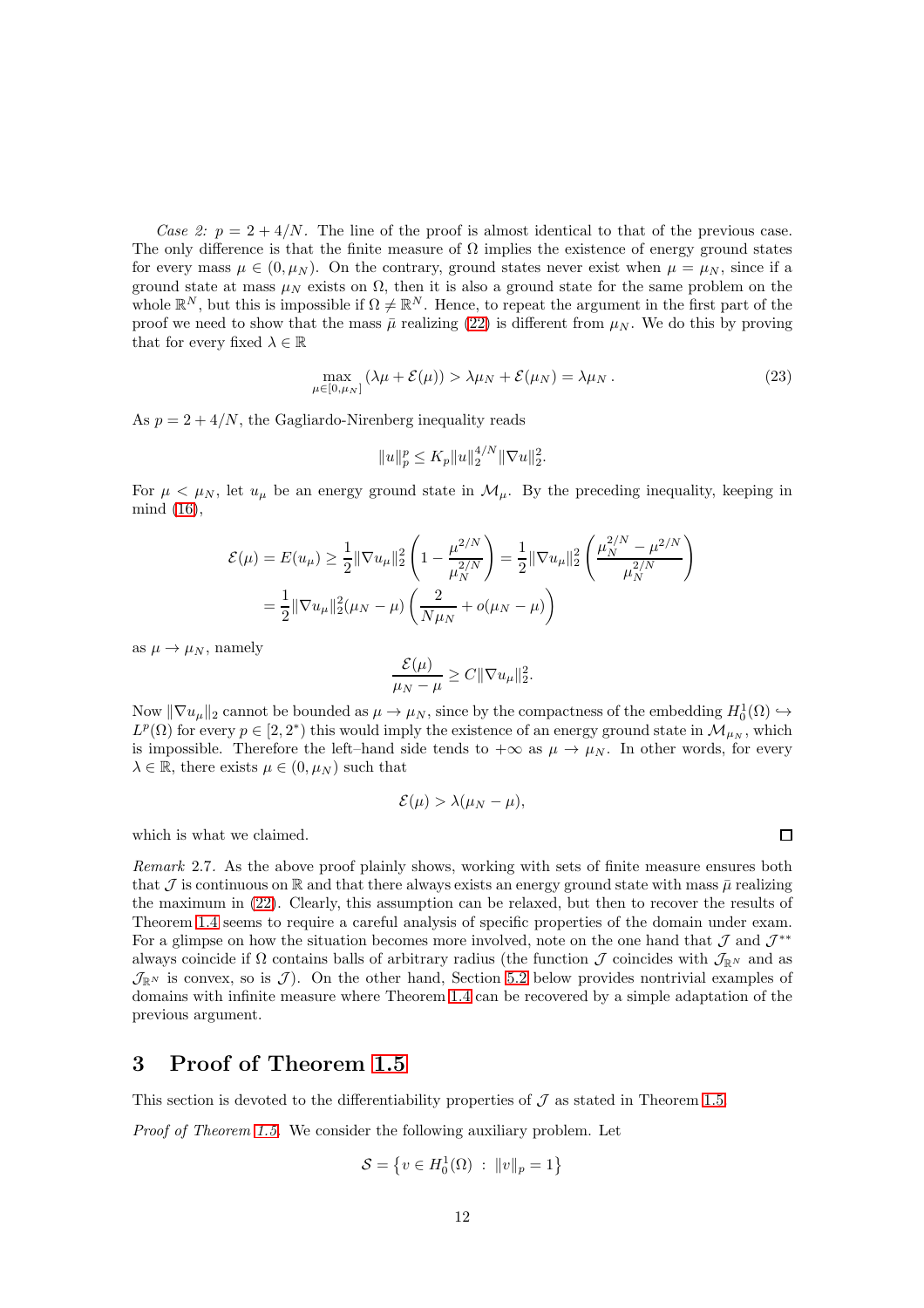and, for every  $v \in \mathcal{S}$ , define  $h_v : (-\lambda_{\Omega}, +\infty) \to \mathbb{R}$  by

$$
h_v(\lambda) := \|\nabla v\|_2^2 + \lambda \|v\|_2^2.
$$

Let then  $h : (-\lambda_{\Omega}, +\infty) \to \mathbb{R}$  be

<span id="page-12-0"></span>
$$
h(\lambda) := \inf_{v \in S} h_v(\lambda). \tag{24}
$$

In view of [\(20\)](#page-7-3),  $u := \sigma_{\lambda}(v)v \in \mathcal{N}_{\lambda}$  and

$$
J_{\lambda}(u) = J_{\lambda}(\sigma_{\lambda}(v)v) = \kappa \sigma_{\lambda}(v)^{2} \left( \|\nabla v\|_{2}^{2} + \lambda \|v\|_{2}^{2} \right) = \kappa h_{v}(\lambda)^{\frac{2}{p-2}} h_{v}(\lambda) = \kappa h_{v}(\lambda)^{\frac{p}{p-2}},
$$

so that passing to the infimum over  $v \in \mathcal{S}$ 

<span id="page-12-2"></span>
$$
\mathcal{J}(\lambda) = \kappa h(\lambda)^{\frac{p}{p-2}}.
$$
\n(25)

Thus, minimizers in S of  $h(\lambda)$  and action ground states in  $\mathcal{N}_{\lambda}$  are in one–to–one correspondence and, in particular, by Assumption [A](#page-3-1) one can replace the infimum by the minimum in [\(24\)](#page-12-0). Also, recalling [\(12\)](#page-3-3), if m is the mass of a minimizer for  $h(\lambda)$ , then  $m = 2h(\lambda)^{\frac{2}{2-p}}\mu$ , where  $\mu \in Q(\lambda)$ , namely  $2\mu$  is the mass of an action ground state in  $\mathcal{N}_{\lambda}$ .

The function  $h(\lambda)$ , being the minimum of the affine functions  $h_v(\lambda)$ , is concave and, as such, it has right and left derivatives everywhere in  $(-\lambda_{\Omega}, +\infty)$  and is differentiable outside of an at most countable set Z.

If  $\lambda$  is a point where h is differentiable and  $v \in S$  is such that  $h_v(\lambda) = h(\lambda)$  and  $||v||_2^2 = m$ , then clearly  $h'(\lambda) = m = 2h(\lambda)^{\frac{2}{2-p}}\mu$  for some  $\mu \in Q(\lambda)$ . Incidentally, this also shows that h is differentiable at  $\lambda$  if and only if  $Q(\lambda)$  is a singleton.

We now assume  $\lambda \in \mathbb{Z}$  and we compute the right derivative  $h'_{+}(\lambda)$ . To this aim, let v be any element of S such that  $h_v(\lambda) = h(\lambda)$ , and assume that it has mass  $m = 2h(\lambda)^{\frac{2}{2-p}}\mu$  for some  $\mu \in Q(\lambda)$ . Then  $h'_{+}(\lambda) \leq m$ , and since this happens for every minimizer of  $h(\lambda)$ ,

$$
h'_{+}(\lambda) \le \inf_{\mu \in Q(\lambda)} 2h(\lambda)^{\frac{2}{2-p}} \mu = 2h(\lambda)^{\frac{2}{2-p}} \mu^{-}(\lambda).
$$

To prove the reversed inequality, let  $(\lambda_n)_n$  be a sequence such that h is differentiable at every  $\lambda_n$ ,  $\lambda_n > \lambda$  for every n and  $\lambda_n \to \lambda$  as  $n \to \infty$ . Letting  $h'(\lambda_n) = m_n$ , by the concavity of h we have for every  $n \in \mathbb{N}$ 

<span id="page-12-1"></span>
$$
h'_{+}(\lambda) \ge h'_{+}(\lambda_{n}) = h'(\lambda_{n}) = m_{n} = 2h(\lambda_{n})^{\frac{2}{2-p}}\mu_{n},
$$
\n(26)

for some  $\mu_n \in Q(\lambda_n)$ . Since the sequence  $m_n$  is bounded, we can assume without loss of generality that it converges to some m, and hence also  $\mu_n$  converges to some  $\mu$ , as h is continuous. We thus have sequences  $\lambda_n \to \lambda$  and  $(\mu_n)_n \subset Q(\lambda_n)$  with  $\mu_n \to \mu$ . By Assumption [B,](#page-4-0)  $\mu \in \overline{Q(\lambda)}$ , so that  $\mu \ge \inf Q(\lambda) = \mu^-(\lambda)$ . Letting  $n \to \infty$  in [\(26\)](#page-12-1), we obtain

$$
h'_{+}(\lambda) \ge 2h(\lambda)^{\frac{2}{2-p}}\mu \ge 2h(\lambda)^{\frac{2}{2-p}}\mu^{-}(\lambda).
$$

The computation of the left derivative  $h'_{-}(\lambda)$  is completely analogous.

Finally, recalling [\(25\)](#page-12-2), we see that J is differentiable in  $(-\lambda_{\Omega}, +\infty) \setminus Z$ , where

$$
\mathcal{J}'(\lambda) = \kappa \frac{p}{p-2} h(\lambda)^{\frac{2}{p-2}} h'(\lambda) = h(\lambda)^{\frac{2}{p-2}} h(\lambda)^{\frac{2}{2-p}} \mu = \mu,
$$

where  $2\mu$  is the mass of any action ground state in  $\mathcal{N}_{\lambda}$  (recall that  $Q(\lambda)$  is a singleton). The same computation works for the left and right derivatives, obtaining respectively  $\mathcal{J}'_{-}(\lambda) = \mu^{+}(\lambda)$  and  $\Box$  $\mathcal{J}'_+(\lambda) = \mu^-(\lambda)$  for every  $\lambda \in Z$ .

*Proof of Corollary [1.6.](#page-4-4)* If  $\overline{\lambda}$  is such that there exist two action ground states  $v_1, v_2 \in \mathcal{N}_{\overline{\lambda}}$  with  $||v_1||_2 \neq ||v_2||_2$ , then  $\mu^-(\bar{\lambda}) < \mu^+(\bar{\lambda})$ . Therefore, Theorem [1.5](#page-4-2) yields  $\mathcal{J}'_-(\bar{\lambda}) > \mathcal{J}'_+(\bar{\lambda})$  and  $\mathcal{J}$  is not differentiable at  $\lambda$ .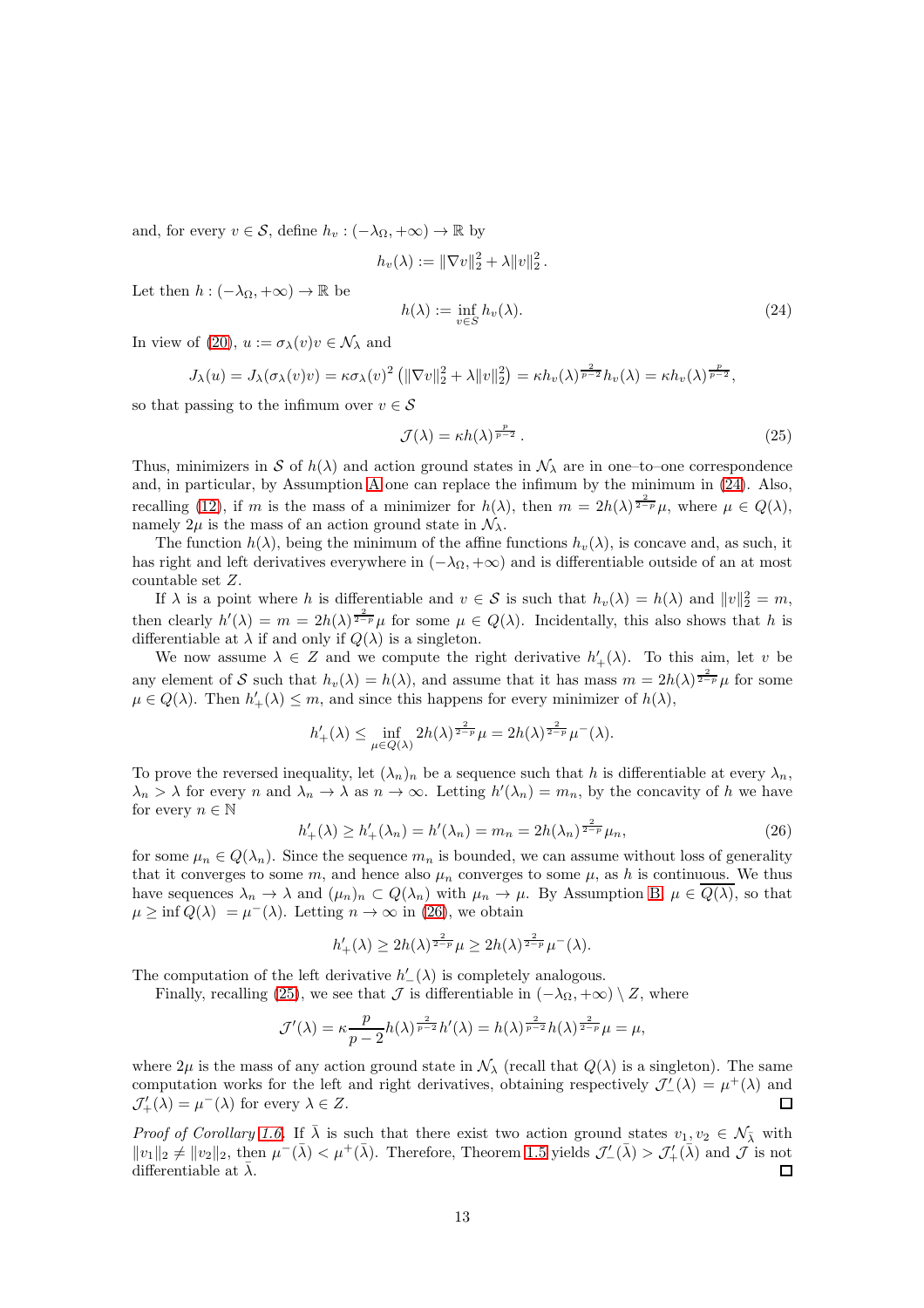# <span id="page-13-0"></span>4 Local minima

This section is devoted to the relation between local minima of the energy functional and local minima of the action functional, namely Theorem [1.8.](#page-4-3) Its proof relies on the following propositions that compute and compare the second derivatives of the functionals.

We start by considering a critical point u of  $J_{\lambda}$  on  $\mathcal{N}_{\lambda}$ . The function u has a certain mass  $2\mu = ||u||_2^2$ , and is therefore a critical point of E on  $\mathcal{M}_{\mu}$ . Equivalently, we could start from a critical point u of E on  $\mathcal{M}_{\mu}$  and view it as a critical point of  $J_{\lambda}$  on  $\mathcal{N}_{\lambda}$ , where  $\lambda$  is the Lagrange multiplier associated with u. To avoid confusion we denote by  $J_{\lambda}$  the functional  $J_{\lambda}$  considered as a map from  $\mathcal{N}_{\lambda}$  to R and, similarly, E will denote E restricted to  $\mathcal{M}_{\mu}$ .

We begin by computing the second derivative of  $\widetilde{J}_{\lambda}$  at u. Note that the tangent space to  $\mathcal{N}_{\lambda}$ at u is

$$
T_u \mathcal{N}_\lambda = \left\{ v \in H_0^1(\Omega) \; : \; \int_{\Omega} |u|^{p-2} uv \, dx = 0 \right\}.
$$

Proposition 4.1. There results

<span id="page-13-4"></span>
$$
\widetilde{J}_{\lambda}^{"}(u)v^{2} = \int_{\Omega} |\nabla v|^{2} dx + \lambda \int_{\Omega} |v|^{2} dx - (p-1) \int_{\Omega} |u|^{p-2} v^{2} dx,
$$
\n(27)

for every  $v \in T_u \mathcal{N}_\lambda$ .

*Proof.* Let  $v \in T_u\mathcal{N}_\lambda$ . If  $\gamma : (-\delta, \delta) \to \mathcal{N}_\lambda$  is a smooth curve such that

$$
\gamma(0) = u, \qquad \gamma'(0) = v,
$$

then

<span id="page-13-3"></span>
$$
\widetilde{J}_{\lambda}''(u)v^2 = \frac{d^2}{dt^2} J_{\lambda}(\gamma(t)) \Big|_{t=0} = J_{\lambda}''(u) [\gamma'(0)^2] + J_{\lambda}'(u) \gamma''(0). \tag{28}
$$

To carry out the computation, we set

<span id="page-13-1"></span>
$$
g(t) := \sigma_{\lambda}(u + tv) = \left(\frac{\int_{\Omega} |\nabla u + t\nabla v|^2 dx + \lambda \int_{\Omega} |u + tv|^2 dx}{\int_{\Omega} |u + tv|^p dx}\right)^{\frac{1}{p-2}},\tag{29}
$$

and we define, for  $\delta$  small,  $\gamma : (-\delta, \delta) \to \mathcal{N}_{\lambda}$  as

<span id="page-13-2"></span>
$$
\gamma(t) = g(t)(u + tv). \tag{30}
$$

Note that  $\gamma(0) = u$ . Denoting by  $N(t)$  and  $D(t)$  the numerator and the denominator in the right–hand side of [\(29\)](#page-13-1), we see that

$$
g'(t) = \frac{1}{p-2} \left( \frac{N(t)}{D(t)} \right)^{\frac{3-p}{p-2}} \frac{N'(t)D(t) - N(t)D'(t)}{D(t)^2}.
$$

Now  $N(0) = D(0)$  because  $u \in \mathcal{N}_{\lambda}$ , and, since u is a critical point of  $J_{\lambda}$ ,

$$
N'(0) = 2 \int_{\Omega} \nabla u \cdot \nabla v \, dx + 2\lambda \int_{\Omega} uv \, dx = 2 \int_{\Omega} |u|^{p-2} uv \, dx = 0,
$$

because  $v \in T_u \mathcal{N}_\lambda$ . Likewise,  $D'(0) = p \int_{\Omega} |u|^{p-2} uv = 0$ . Hence

$$
g'(0) = \frac{1}{p-2} \left( \frac{N(0)}{D(0)} \right)^{\frac{3-p}{p-2}} \frac{N'(0)D(0) - N(0)D'(0)}{D(0)^2} = 0,
$$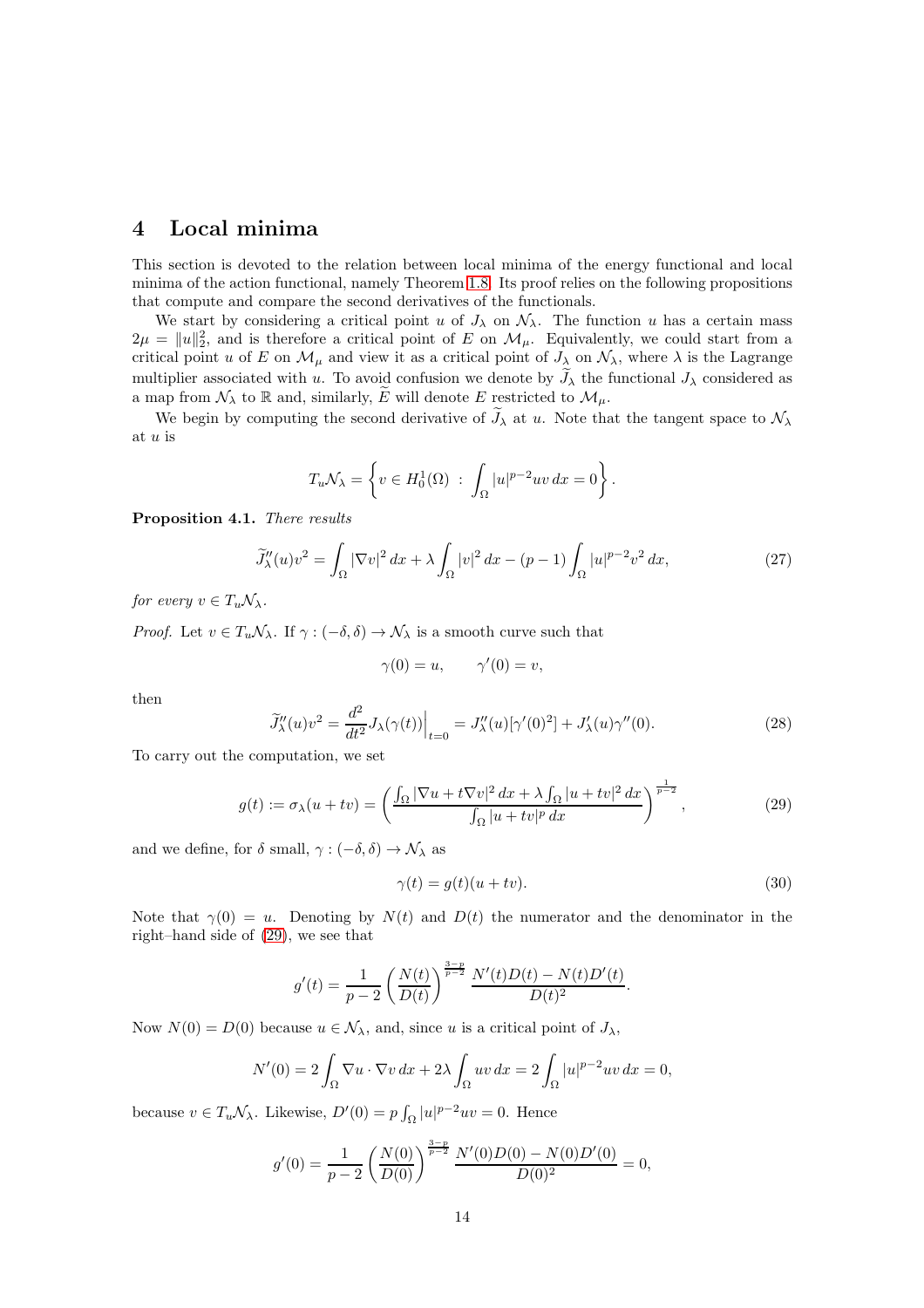from which, differentiating [\(30\)](#page-13-2), we obtain

$$
\gamma'(0) = g'(0)u + g(0)v = v, \qquad \gamma''(0) = g''(0)u + 2g'(0)v = g''(0)u.
$$

Thus [\(28\)](#page-13-3) becomes

$$
\widetilde{J}_{\lambda}''(u)v^{2} = J_{\lambda}''(u)[\gamma'(0)^{2}] + J_{\lambda}'(u)\gamma''(0) = J_{\lambda}''(u)v^{2} + g''(0)J_{\lambda}'(u)u = J_{\lambda}''(u)v^{2}
$$

again because  $u \in \mathcal{N}_{\lambda}$ . Computing the last term we finally obtain

$$
\widetilde{J}_{\lambda}''(u)v^2 = \int_{\Omega} |\nabla v|^2 dx + \lambda \int_{\Omega} |v|^2 dx - (p-1) \int_{\Omega} |u|^{p-2} v^2 dx, \quad \text{ for every } v \in T_u \mathcal{N}_{\lambda}. \qquad \Box
$$

Similarly, we can compute the second derivative of the energy E, considered as a functional  $\widetilde{E}$ on the manifold  $\mathcal{M}_\mu,$  at the same  $u$  as above. The tangent space to  $\mathcal{M}_\mu$  at  $u$  is

$$
T_u \mathcal{M}_\mu = \left\{ v \in H^1(\Omega) \; : \; \int_{\Omega} uv \, dx = 0 \right\}.
$$

Proposition 4.2. There results

<span id="page-14-0"></span>
$$
\widetilde{E}''(u)v^2 = \int_{\Omega} |\nabla v|^2 dx + \lambda \int_{\Omega} |v|^2 dx - (p-1) \int_{\Omega} |u|^{p-2} v^2 dx,
$$
\n(31)

for every  $v \in T_u \mathcal{M}_\mu$ .

*Proof.* Working as in the previous proof, we fix  $v \in T_u \mathcal{M}_\mu$  and we define, for  $\delta$  small, a smooth curve  $\eta : (-\delta, \delta) \to \mathcal{M}_{\mu}$  as

$$
\eta(t) = \frac{\sqrt{2\mu}}{\|u + tv\|_2} (u + tv) =: h(t)(u + tv).
$$

Note that  $\eta(0) = u$ . Differentiating h yields

$$
h'(t) = -\sqrt{2\mu} \left( \int_{\Omega} |u+tv|^2 dx \right)^{-3/2} \int_{\Omega} (u+tv)v dx
$$

and

$$
h''(t) = 3\sqrt{2\mu} \left( \int_{\Omega} |u+tv|^2 dx \right)^{-5/2} \left( \int_{\Omega} (u+tv)v dx \right)^2 - \sqrt{2\mu} \left( \int_{\Omega} |u+tv|^2 dx \right)^{-3/2} \int_{\Omega} |v|^2 dx.
$$
  
Now since  $v \in T$ .  $M$ .  $\int_{\Omega} u v dx = 0$  so that

Now, since  $v \in T_u \mathcal{M}_\mu$ ,  $\int_{\Omega} uv \, dx = 0$ , so that

$$
h'(0) = 0,
$$
  $h''(0) = -\frac{1}{2\mu} \int_{\Omega} |v|^2 dx.$ 

Thus, differentiating  $\eta$  we have

$$
\eta'(0) = h'(0)u + h(0)v = v, \qquad \eta''(0) = h''(0)u + 2h'(0)v = -\left(\frac{1}{2\mu} \int_{\Omega} |v|^2 dx\right)u
$$

and

$$
\widetilde{E}''(u)v^2 = \frac{d^2}{dt^2} E(\eta(t))\Big|_{t=0} = E''(u)[\eta'(0)^2] + E'(u)\eta''(0) = E''(u)v^2 - \left(\frac{1}{2\mu}\int_{\Omega}|v|^2 dx\right)E'(u)u
$$
  
\n
$$
= \int_{\Omega} |\nabla v|^2 dx - (p-1)\int_{\Omega} |u|^{p-2}v^2 dx - \frac{1}{2\mu}E'(u)u\int_{\Omega} |v|^2 dx.
$$

As  $E'(u)u = -\lambda \int_{\Omega} |u|^2 dx = -2\lambda \mu$ , we obtain [\(31\)](#page-14-0).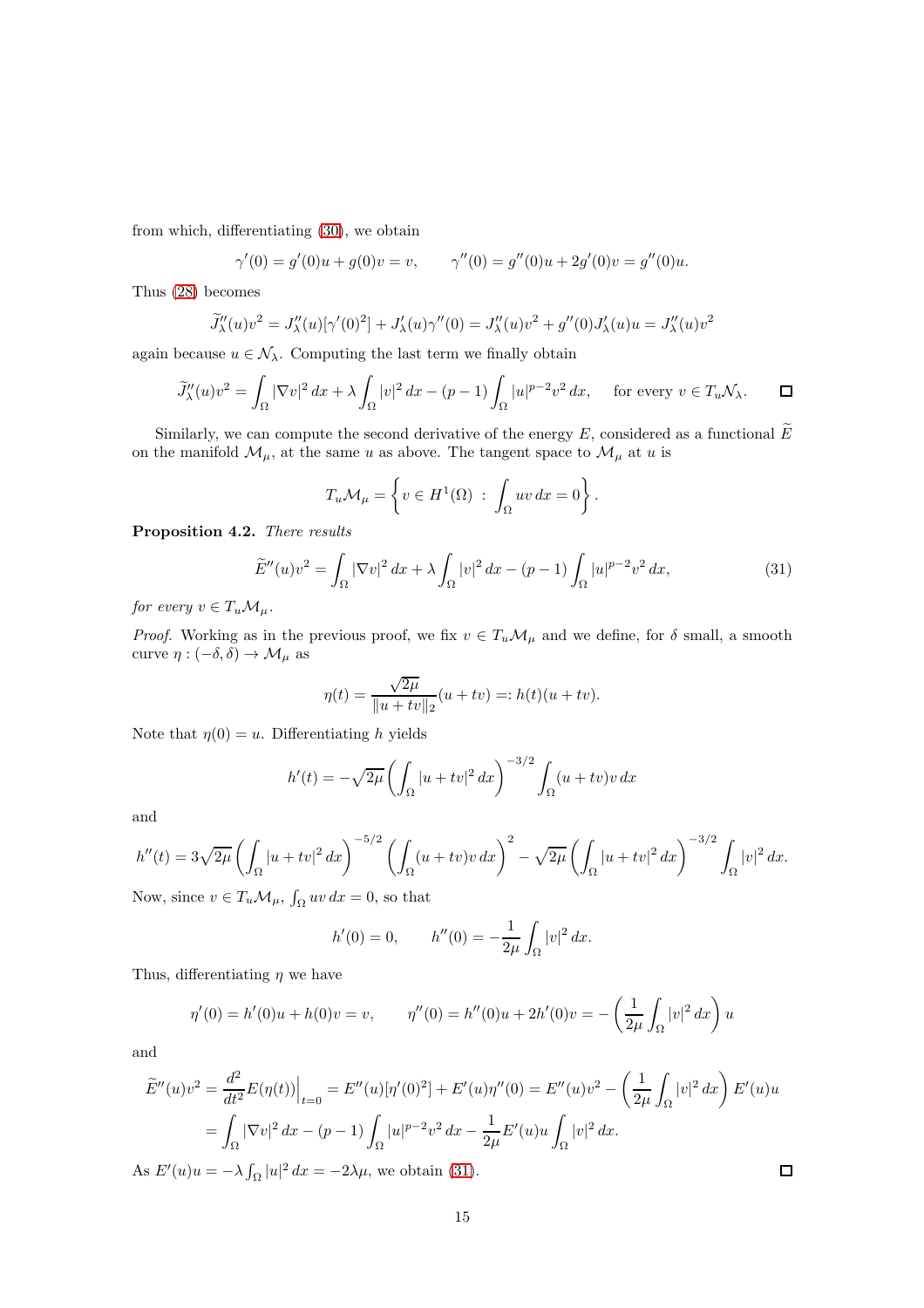Having determined the second derivatives of  $\widetilde{J}_{\lambda}$  and  $\widetilde{E}$  at u, we can now compare them.

**Proposition 4.3.** For every  $v \in T_u \mathcal{N}_\lambda$  there exists  $\varphi \in T_u \mathcal{M}_\mu$  such that

<span id="page-15-2"></span>
$$
\widetilde{J}_{\lambda}^{"}(u)v^{2} = (p-2)\frac{\left(\int_{\Omega} |u|^{p-2}u\varphi \,dx\right)^{2}}{\int_{\Omega} |u|^{p} \,dx} + \widetilde{E}^{"}(u)\varphi^{2}.
$$
\n(32)

In particular, there exists a constant  $C = C(u) > 0$  such that

<span id="page-15-4"></span>
$$
\inf_{v \in T_u \mathcal{N}_\lambda \setminus \{0\}} \frac{\widetilde{J}_\lambda''(u)v^2}{\|v\|_2^2} \ge C \inf_{\psi \in T_u \mathcal{M}_\mu \setminus \{0\}} \frac{\widetilde{E}''(u)\psi^2}{\|\psi\|_2^2}.\tag{33}
$$

*Proof.* For every  $v \in T_u\mathcal{N}_\lambda$ , there exist  $\alpha \in \mathbb{R}$  and  $\varphi \in T_u\mathcal{M}_\mu$  such that  $v = \alpha u + \varphi$ . Indeed it is sufficient to write

<span id="page-15-1"></span>
$$
v = \frac{\int_{\Omega} uv \, dx}{\int_{\Omega} u^2 \, dx} \, u + \left( v - \frac{\int_{\Omega} uv \, dx}{\int_{\Omega} u^2 \, dx} \, u \right) =: \alpha u + \varphi \tag{34}
$$

and note that  $\varphi \in T_u \mathcal{M}_\mu$  since  $\int_{\Omega} \varphi u \, dx = 0$ . We now insert this expression for v in [\(27\)](#page-13-4) and compute

$$
\widetilde{J}_{\lambda}^{\prime\prime}(u)v^{2} = \widetilde{J}_{\lambda}^{\prime\prime}(u)(\alpha u + \varphi)^{2}
$$
\n
$$
= \int_{\Omega} |\alpha \nabla u + \nabla \varphi|^{2} dx + \lambda \int_{\Omega} |\alpha u + \varphi|^{2} dx - (p - 1) \int_{\Omega} |u|^{p-2} |\alpha u + \varphi|^{2} dx
$$
\n
$$
= \alpha^{2} \left( \int_{\Omega} |\nabla u|^{2} + \lambda |u|^{2} - (p - 1)|u|^{p} dx \right) + 2\alpha \left( \int_{\Omega} \nabla u \cdot \nabla \varphi + \lambda u \varphi - (p - 1)|u|^{p-2} u \varphi dx \right)
$$
\n
$$
+ \int_{\Omega} |\nabla \varphi|^{2} + \lambda |\varphi|^{2} - (p - 1)|u|^{p-2} \varphi^{2} dx. \tag{35}
$$

Now  $u \in \mathcal{N}_{\lambda}$  and is a critical point of  $\widetilde{\mathcal{J}}_{\lambda}$ . Therefore

$$
\int_{\Omega} |\nabla u|^2 + \lambda |u|^2 \, dx = \int_{\Omega} |u|^p \, dx, \qquad \int_{\Omega} \nabla u \cdot \nabla \varphi + \lambda u \varphi \, dx = \int_{\Omega} |u|^{p-2} u \varphi \, dx.
$$

Noticing also that the last line of [\(35\)](#page-15-0) is  $\tilde{E}''(u)\varphi^2$ , we can rewrite (35) as

$$
\widetilde{J}_{\lambda}''(u)v^2 = \alpha^2(2-p)\int_{\Omega}|u|^p dx + 2\alpha(2-p)\int_{\Omega}|u|^{p-2}u\varphi dx + \widetilde{E}''(u)\varphi^2
$$

But since  $v = \alpha u + \varphi$ , we see that  $\int_{\Omega} |u|^{p-2} u \varphi \, dx = \int_{\Omega} |u|^{p-2} u v \, dx - \alpha \int_{\Omega} |u|^{p} dx = -\alpha \int_{\Omega} |u|^{p} dx$ , which plugged in the previous equality yields

$$
\widetilde{J}_{\lambda}^{\prime\prime}(u)v^2 = \alpha^2(p-2)\int_{\Omega}|u|^p dx + \widetilde{E}^{\prime\prime}(u)\varphi^2.
$$

Finally, multiplying [\(34\)](#page-15-1) by  $|u|^{p-2}u$  and integrating we see that

<span id="page-15-3"></span>
$$
\alpha = -\frac{\int_{\Omega} |u|^{p-2} u \varphi \, dx}{\int_{\Omega} |u|^p \, dx},\tag{36}
$$

<span id="page-15-0"></span>.

which combined with the previous equality gives  $(32)$ .

To prove the second part, we observe that from [\(32\)](#page-15-2)

$$
\widetilde{J}_{\lambda}''(u)v^{2} \geq ||\varphi||_{2}^{2} \frac{\widetilde{E}''(u)\varphi^{2}}{||\varphi||_{2}^{2}} \geq ||\varphi||_{2}^{2} \inf_{\psi \in T_{u}\mathcal{M}_{\mu}\setminus\{0\}} \frac{\widetilde{E}''(u)\psi^{2}}{||\psi||_{2}^{2}},
$$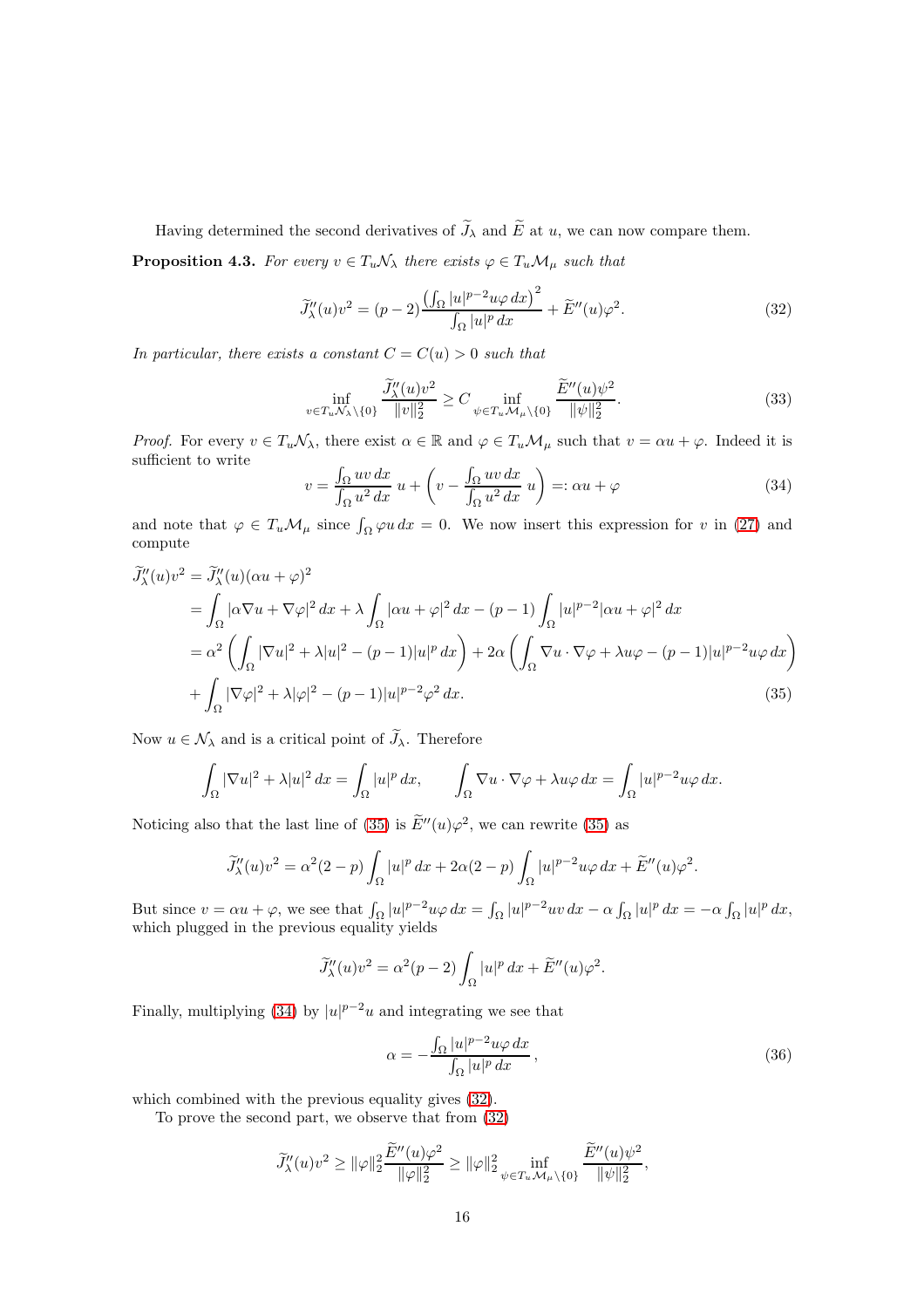so that, recalling [\(34\)](#page-15-1),

<span id="page-16-1"></span>
$$
\frac{\widetilde{J}_{\lambda}''(u)v^2}{\|v\|_2^2} \ge \frac{\|\varphi\|_2^2}{\|\alpha u + \varphi\|_2^2} \max_{\psi \in T_u \mathcal{M}_\mu \setminus \{0\}} \frac{\widetilde{E}''(u)\psi^2}{\|\psi\|_2^2}.
$$
\n(37)

Therefore it is sufficient to show that the quantity  $\frac{\|\varphi\|_2^2}{\|\alpha u+\varphi\|_2^2}$  is uniformly bounded away from zero. Since  $\varphi \in T_u \mathcal{M}_u$ ,

$$
\frac{\|\varphi\|_2^2}{\| \alpha u + \varphi \|_2^2} = \frac{\|\varphi\|_2^2}{\| \varphi \|_2^2 + \alpha^2 \| u \|_2^2} = \frac{1}{1 + \alpha^2 \| u \|_2^2 / \| \varphi \|_2^2}
$$

and we only have to show that  $\alpha^2 ||u||_2^2/||\varphi||_2^2$  is uniformly bounded from above. As u is a critical point of  $J_{\lambda}$ , it solves the corresponding nonlinear Schrödinger equation [\(1\)](#page-0-0) and, by standard elliptic estimates,  $u \in L^q(\Omega)$  for every  $q \ge 2$ . Thus, by [\(36\)](#page-15-3),

$$
\alpha^2 \frac{\|u\|_2^2}{\|\varphi\|_2^2} = \frac{\left(\int_{\Omega} |u|^{p-2} u \varphi \, dx\right)^2}{\left(\int_{\Omega} |u|^p \, dx\right)^2} \frac{\|u\|_2^2}{\|\varphi\|_2^2} \le \frac{\|u\|_{2p-2}^{2p-2} \|\varphi\|_2^2 \|u\|_2^2}{\|u\|_p^{2p} \|\varphi\|_2^2} = \frac{\|u\|_{2p-2}^{2p-2} \|u\|_2^2}{\|u\|_p^{2p}} =: C_1
$$

for every  $\varphi \in T_u \mathcal{M}_u$ .

So, from [\(37\)](#page-16-1), we can write

$$
\frac{\widetilde{J}''_{\lambda}(u)v^2}{\|v\|_2^2} \ge C \inf_{\psi \in T_u \mathcal{M}_{\mu} \setminus \{0\}} \frac{\widetilde{E}''(u)\psi^2}{\|\psi\|_2^2}, \quad C = \frac{1}{1+C_1},
$$

and taking the infimum with respect to  $v$ , [\(33\)](#page-15-4) follows.

Proof of Theorem [1.8.](#page-4-3) It is a straightforward consequence of [\(33\)](#page-15-4).

Remark 4.4. Formula [\(32\)](#page-15-2) seems to suggest that degenerate (local) minimizers of the energy could be nondegenerate as critical points of the action, due to the presence of the first term in the right– hand side of [\(32\)](#page-15-2). This in general is false. For example, if  $\Omega = \mathbb{R}^N$ , then the energy ground states of mass  $\mu$  are the family of solitons  $\phi_y = \phi(\cdot - y)$ , where  $y \in \mathbb{R}^N$  and  $\phi$  is the soliton of mass  $\mu$  centered at the origin. The solitons  $\phi_y$  are also the action ground states for  $\widetilde{J}_\lambda$  on  $\mathcal{N}_\lambda$  with  $\lambda = \mathcal{L}(\phi)$ . So each  $\phi_y$  is a degenerate minimum for  $\widetilde{E}$  on  $\mathcal{M}_{\mu}$  and also a degenerate minimum for  $\widetilde{J}_{\lambda}$  on  $\mathcal{N}_{\lambda}$ .

# <span id="page-16-0"></span>5 Applications

This final section discusses the possible application the preceding results both to bounded and to unbounded domains of  $\mathbb{R}^N$ . In particular, we provide examples of domains where  $\mathcal J$  is a continuous function on  $\mathbb R$  and [A](#page-3-1)ssumptions A[–B](#page-4-0) are fulfilled.

#### 5.1 Bounded domains

If  $\Omega \subset \mathbb{R}^N$  is bounded, then it is readily seen that when  $p \in (2, 2 + 4/N)$  there exist both an action ground state in  $\mathcal{N}_{\lambda}$  for every  $\lambda \in (-\lambda_{\Omega}, +\infty)$  and an energy ground state in  $\mathcal{M}_{\mu}$  for every  $\mu \in (0, +\infty)$ , so that [A](#page-3-1)ssumption A is satisfied. By Remark [2.5,](#page-9-1) we also have that  $\mathcal J$  is continuous on R. Moreover, the validity of Assumption [B](#page-4-0) is straightforward.

<span id="page-16-2"></span>Proposition 5.1. Assumption [B](#page-4-0) holds.

 $\Box$  $\Box$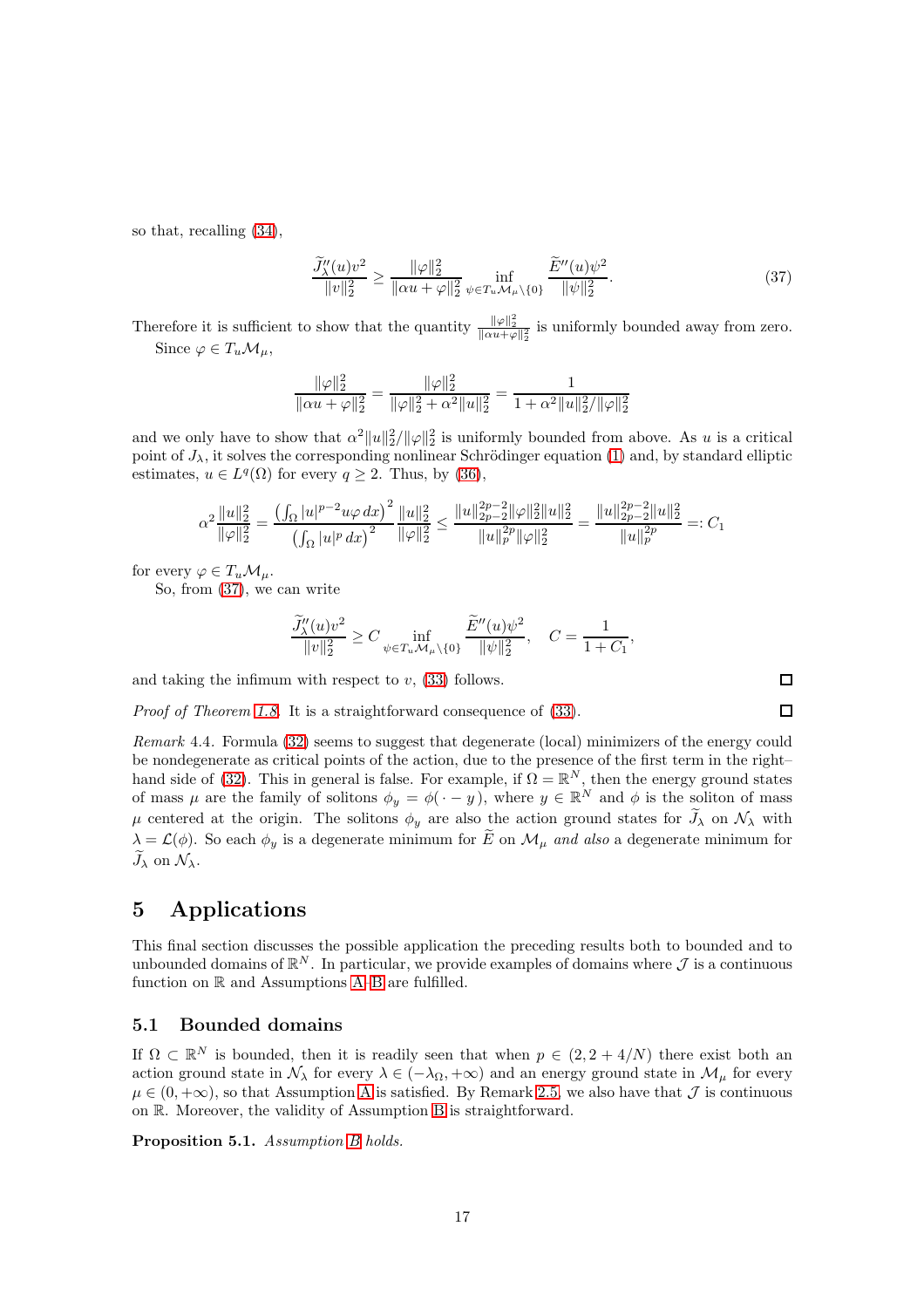<span id="page-17-2"></span>

Figure 1: Example of an unbounded domain  $\Omega$  as in Section [5.2.](#page-17-0)

*Proof.* Let  $\lambda \in (-\lambda_{\Omega}, +\infty)$  be given and let  $(\lambda_n)_n$  be a sequence satisfying  $\lambda_n \to \lambda$  as  $n \to \infty$ . Let also  $\mu_n \in Q(\lambda_n)$  be such that  $\mu_n \to \mu$ . By definition, for every n there exists an action ground state  $u_n \in \mathcal{N}_{\lambda_n}$  such that  $||u_n||_2^2 = 2\mu_n$ . The uniform boundedness of  $\mathcal J$  on bounded sets of  $(-\lambda_{\Omega}, +\infty)$ implies that  $(u_n)_n$  is bounded in  $H_0^1(\Omega)$ . Hence, there exists  $u \in H_0^1(\Omega)$  such that  $u_n \to u$  in  $H_0^1(\Omega)$  and  $u_n \to u$  in  $L^q(\Omega)$ , for every  $q \in [2, 2^*)$ . On the one hand, by the continuity of  $\mathcal J$  one has  $\mathcal{J}(\lambda) = \kappa ||u||_p^p$ . On the other hand, by weak lower semicontinuity,  $\sigma_\lambda(u) \leq 1$ . Moreover, if  $\sigma_{\lambda}(u) < 1$ , then

$$
\mathcal{J}(\lambda) \leq \mathcal{J}_{\lambda}(\sigma_{\lambda}(u)u) = \kappa \sigma_{\lambda}(u)^p \|u\|_p^p < \kappa \|u\|_p^p = \mathcal{J}(\lambda),
$$

a contradiction. Thus  $\sigma_{\lambda}(u) = 1$ , that is, u is an action ground state in  $\mathcal{N}_{\lambda}$ . Since

$$
\mu = \lim_{n} \mu_n = \lim_{n} \frac{\|u_n\|_2^2}{2} = \frac{\|u\|_2^2}{2},
$$

we see that  $\mu \in Q(\lambda)$ .

#### <span id="page-17-0"></span>5.2 Unbounded domains

If  $\Omega$  is unbounded, it can be easily shown that in general there is no action ground state in  $\mathcal{N}_{\lambda}$ , for any  $\lambda$ . Indeed, since  $H_0^1(\Omega) \subset H^1(\mathbb{R}^N)$  (after extending functions to 0 outside  $\Omega$ ), we immediately see that for every  $\lambda > 0$ 

<span id="page-17-1"></span>
$$
\mathcal{J}_{\mathbb{R}^N}(\lambda) \le \mathcal{J}(\lambda). \tag{38}
$$

 $\Box$ 

Here  $\mathcal{J}_{\mathbb{R}^N}$  denotes the minimum of the action on the associated Nehari manifold in  $H^1(\mathbb{R}^N)$ . Suppose now that the unbounded set  $\Omega$  contains balls of arbitrary radius. Then one easily sees that [\(38\)](#page-17-1) is an equality, so that if  $\mathcal{J}(\lambda)$  is attained by some  $u \in H_0^1(\Omega)$ , then u is also an action ground state for  $J_\lambda$  on  $\mathbb{R}^N$ , namely a soliton. But since u vanishes in  $\mathbb{R}^N \setminus \Omega$ , this is impossible, unless  $\Omega = \mathbb{R}^N$ . The same argument shows that on such domains there is no energy ground state in  $\mathcal{M}_{\mu}$  for any  $\mu$ .

Thus, it makes no sense to discuss the problem when  $\Omega$  contains balls of arbitrary radius. The class of domains  $\Omega$  that do not satisfy this property is quite large, and we consider here only a model case, to show that everything we said so far works also on some unbounded domains. Many more cases could be treated with essentially the same arguments as those we now outline.

In what follows, we take a bounded open set  $\mathcal{D}$  in  $\mathbb{R}^{N-k}$  (for some  $k \in \{1, ..., N-1\}$ ) and we consider the cylinder  $\Sigma \subset \mathbb{R}^N$  defined as

$$
\Sigma=\mathcal{D}\times\mathbb{R}^k.
$$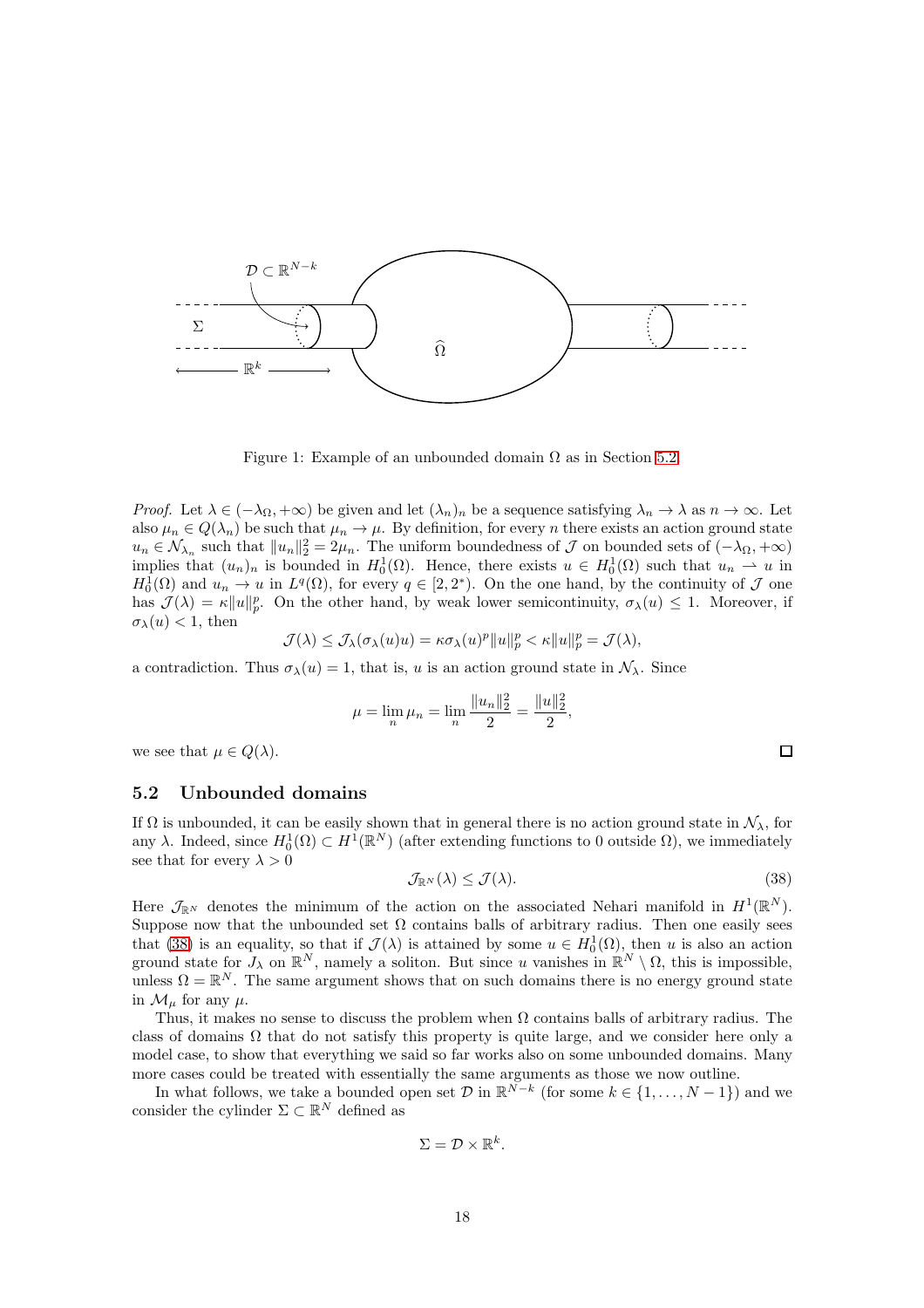Finally, given a bounded set  $\widehat{\Omega} \subset \mathbb{R}^N$  such that  $\widehat{\Omega} \cap \Sigma \neq \emptyset$  and  $\widehat{\Omega} \setminus \Sigma \neq \emptyset$ , we define (see Figure [1\)](#page-17-2)

<span id="page-18-0"></span>
$$
\Omega := \widehat{\Omega} \cup \Sigma. \tag{39}
$$

We begin by recalling some properties of the problem of action ground states on the cylinder  $\Sigma$ . To this aim we define

$$
J_{\lambda}^{\infty}(v) = \frac{1}{2} \|\nabla u\|_{L^{2}(\Sigma)}^{2} + \frac{\lambda}{2} \|v\|_{L^{2}(\Sigma)}^{2} - \frac{1}{p} \|u\|_{L^{p}(\Sigma)}^{p},
$$
  

$$
\mathcal{N}_{\lambda}^{\infty} = \left\{ v \in H_{0}^{1}(\Sigma) \setminus \{0\} : \|\nabla v\|_{L^{2}(\Sigma)}^{2} + \lambda \|v\|_{L^{2}(\Sigma)}^{2} = \|v\|_{L^{p}(\Sigma)}^{p} \right\}
$$
  

$$
\mathcal{J}^{\infty}(\lambda) := \inf_{v \in \mathcal{N}_{\lambda}^{\infty}} J_{\lambda}^{\infty}(v).
$$

and

The following well–known result can be found for instance in 
$$
[12, \text{Lemma } 3]
$$
.

<span id="page-18-2"></span>**Lemma 5.2.** Let  $\lambda_1(\mathcal{D})$  be the first Dirichlet eigenvalue on  $\mathcal{D}$ . Then

$$
\lambda_{\Sigma}:=\inf_{u\in H^1_0(\Sigma)}\frac{\|\nabla u\|^2_{L^2(\Sigma)}}{\|u\|^2_{L^2(\Sigma)}}=\lambda_1(\mathcal{D}).
$$

Even though  $\lambda_{\Sigma}$  is clearly not attained, the action ground state level is continuous on R. In view of Remark [2.5,](#page-9-1) this follows from the next lemma.

<span id="page-18-1"></span>**Lemma 5.3.** The action ground state level on  $\Sigma$  satisfies  $\mathcal{J}^{\infty}(-\lambda_{\Sigma}) = 0$ .

Proof. Let  $\varphi_1 \in H_0^1(\mathcal{D})$  be an eigenfunction associated to  $\lambda_1(\mathcal{D}) = \lambda_{\Sigma}$  and let  $\psi \in C_0^{\infty}(\mathbb{R}^k) \setminus \{0\}.$ For  $\theta > 0$  define  $u_{\theta} \in H_0^1(\Sigma)$  by  $u_{\theta}(x, y) = \psi(\theta x) \varphi_1(y)$ . By elementary computations,

$$
\frac{\int_{\Sigma} |\nabla u_{\theta}|^2 dx dy - \lambda_{\Sigma} \int_{\Sigma} |u_{\theta}|^2 dx dy}{\int_{\Sigma} |u_{\theta}|^p dx dy} = \theta^2 \frac{\int_{\mathbb{R}^k} |\nabla \psi|^2 dx \int_{\mathcal{D}} |\varphi_1|^2 dy}{\int_{\mathbb{R}^k} |\psi|^p dx \int_{\mathcal{D}} |\varphi_1|^p dy} = C\theta^2
$$

Therefore

$$
0 \leq \mathcal{J}^{\infty}(-\lambda_{\Sigma}) \leq \lim_{\theta \to 0} J^{\infty}_{-\lambda_{\Sigma}}(\sigma_{-\lambda_{\Sigma}}(u_{\theta})u_{\theta}) = C\kappa \lim_{\theta \to 0} \theta^{\frac{2p}{p-2}} \|u_{\theta}\|_{p}^{p} = C \lim_{\theta \to 0} \theta^{\frac{2p}{p-2} - k} = 0
$$

since the exponent of  $\theta$  is positive for every  $p < 2^*$ .

Concerning existence of action ground states on  $\Sigma$ , we have the following result.

<span id="page-18-3"></span>**Theorem 5.4.** For every  $\lambda > -\lambda_1(\mathcal{D})$  there exists an action ground state for  $J_\lambda^\infty$  in  $\mathcal{N}_\lambda^\infty$ , namely there exists  $u \in \mathcal{N}_{\lambda}^{\infty}$  such that  $J_{\lambda}^{\infty}(u) = \mathcal{J}^{\infty}(\lambda)$ .

We do not provide a proof of this result since it can be carried out with the same arguments that work to prove the existence of action ground states in  $\mathbb{R}^N$ : compactness of minimizing sequences is recovered due to the invariance of the problem under translations along the directions in  $\mathbb{R}^k$  (see e.g. [\[10,](#page-22-4) [12\]](#page-22-2) for details).

We now focus on the domain  $\Omega$  defined in [\(39\)](#page-18-0). Also in this case, we first show that  $\mathcal J$  is continuous on the whole real line.

**Lemma 5.5.** The action ground state level on  $\Omega$  satisfies  $\mathcal{J}(-\lambda_{\Omega})=0$ .

 $\Box$ 

.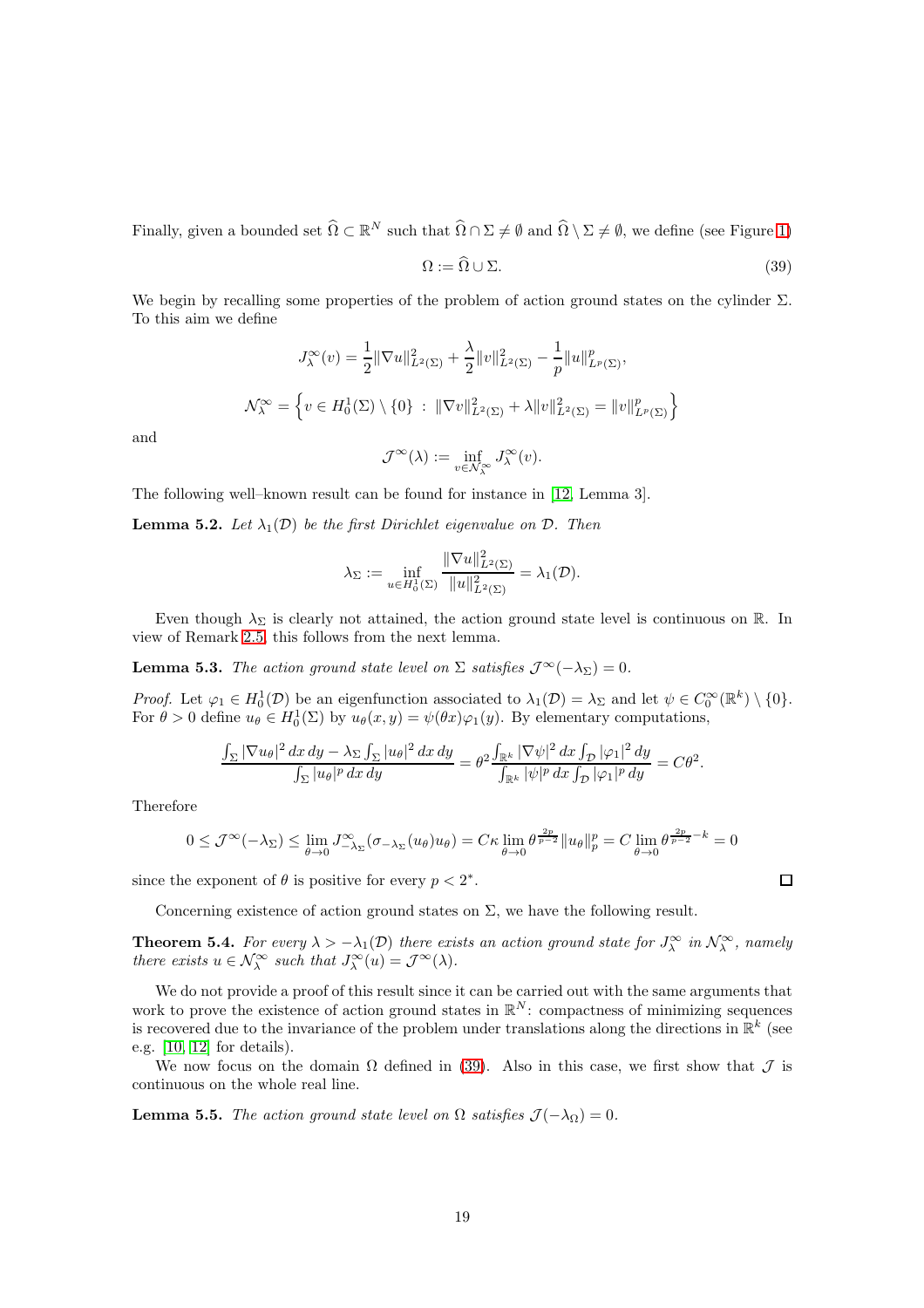Proof. Since  $\Sigma \subset \Omega$ , then  $\lambda_{\Omega} \leq \lambda_{\Sigma}$ . If  $\lambda_{\Omega} = \lambda_{\Sigma}$ , the lemma follows repeating verbatim the argument in the proof of Lemma [5.3.](#page-18-1)

If on the contrary  $\lambda_{\Omega} < \lambda_{\Sigma}$ , then we claim that there exists an eigenfunction  $\varphi \in H_0^1(\Omega)$ associated to  $\lambda_{\Omega}$ . Note that, given this, the statement of the lemma follows by Remark [2.5.](#page-9-1) Let us thus prove the claim. Let  $(\varphi_n)_n \subset H_0^1(\Omega)$  satisfy  $\|\varphi_n\|_2 = 1$  for every  $n \in \mathbb{N}$  and  $\|\nabla \varphi_n\|_2^2 \to \lambda_{\Omega}$ as  $n \to +\infty$ . Then (up to subsequences) there exists  $\varphi \in H_0^1(\Omega)$  such that  $\varphi_n \rightharpoonup \varphi$  in  $H^1(\Omega)$ . Let  $m := ||\varphi||_2^2$ . By weak lower semicontinuity,  $m \in [0, 1]$ . If  $m = 1$ , then  $\varphi$  is the eigenfunction we seek. We are thus left to rule out the case  $m < 1$ .

Note first that  $m \neq 0$ . Indeed, if this is not the case, then in particular  $\|\varphi_n\|_{L^2(\Omega)} \to 0$  as  $n \to +\infty$ . By a standard cut–off procedure, one can then construct  $u_n \in H_0^1(\Omega)$  such that  $u_n \equiv 0$ on  $\hat{\Omega}$ ,  $||u_n||_2^2 = 1+o(1)$  and  $||\nabla u_n||_2^2 \le ||\nabla \varphi_n||_2^2 + o(1) = \lambda_{\Omega} + o(1)$  as  $n \to \infty$ . But this is impossible, since as  $u_n$  is supported in  $\Sigma$ ,

$$
\lambda_{\Sigma} \le \frac{\|\nabla u_n\|_2^2}{\|u_n\|_2^2} \le \frac{\|\nabla \varphi_n\|_2^2 + o(1)}{1 + o(1)} = \lambda_{\Omega} + o(1),
$$

contradicting  $\lambda_{\Omega} < \lambda_{\Sigma}$ .

Hence  $m \in (0, 1)$  and  $\varphi \neq 0$  on  $\Omega$ . By weak convergence, we have  $\|\varphi_n - \varphi\|_2^2 = 1 - \|\varphi\|_2^2 + o(1) =$  $1-m+o(1)$ . Furthermore,  $\varphi_n-\varphi\to 0$  strongly in  $L^2(\Omega)$ , so that just as before  $\|\nabla(\varphi_n-\varphi)\|_2^2\geq$  $\lambda_{\Sigma} \|\varphi_n - \varphi\|_2^2 + o(1) = \lambda_{\Sigma} (1 - m) + o(1)$  as  $n \to \infty$ . Hence

$$
\lambda_{\Omega} = \|\nabla \varphi_n\|_2^2 + o(1) = \|\nabla(\varphi_n - \varphi)\|_2^2 + \|\nabla \varphi\|_2^2 + o(1) \ge \lambda_{\Sigma} (1 - m) + \lambda_{\Omega} m + o(1),
$$

 $\Box$ 

contradicting again  $\lambda_{\Omega} < \lambda_{\Sigma}$ . The proof is complete.

We now show that Assumption [B](#page-4-0) is fulfilled, and to this end we first need to address existence of action ground states. We have chosen to work with  $\Omega$  since it is a first example where one cannot use directly the invariance under translations to restore compactness. It is clear that the general reason behind existence proofs resides in concentration–compactness arguments, of which the results below are no more than an adaptation to our specific setting. Since however the proofs are rather short, we carry them out for completeness. Furthermore, as we are specifically interested in the validity of Assumption [B,](#page-4-0) we limit ourselves to deal with action ground states. The same type of argument can be naturally adapted to prove existence of energy ground states, thus showing the validity of Assumption [A.](#page-3-1)

The following preliminary lemmas characterize the behaviour of action minimizing sequences.

<span id="page-19-0"></span>**Lemma 5.6.** Let  $(u_n)_n \subset \mathcal{N}_\lambda$  be a sequence such that  $u_n \to 0$  in  $H_0^1(\Omega)$  as  $n \to \infty$ . Then

$$
\liminf_{n} J_{\lambda}(u_{n}) \geq \mathcal{J}^{\infty}(\lambda).
$$

*Proof.* Since each  $u_n$  is in  $H_0^1(\Omega)$ , we can view it, whenever necessary, as an element of  $H_0^1(\mathbb{R}^N)$ , without repeating it every time. Moreover, recall that the sequence  $u_n$ , being in  $\mathcal{N}_\lambda$ , cannot tend to 0 strongly in  $L^p(\Omega)$ .

Let  $R > 0$  be so that  $\widehat{\Omega} \subset B_R$  and define  $\phi : [0, +\infty) \to [0, 1]$  as

$$
\phi(t) = \begin{cases} 0 & \text{if } t \in [0, R] \\ t - R & \text{if } t \in [R, R + 1] \\ 1 & \text{if } t \ge R + 1. \end{cases}
$$

Note that  $|\phi'(t)| \leq 1$  for every t. Since  $u_n \to 0$  in  $H_0^1(\Omega)$ , we also have  $u_n \to 0$  in  $L^q_{loc}(\Omega)$  for every  $q \in [2, 2^*).$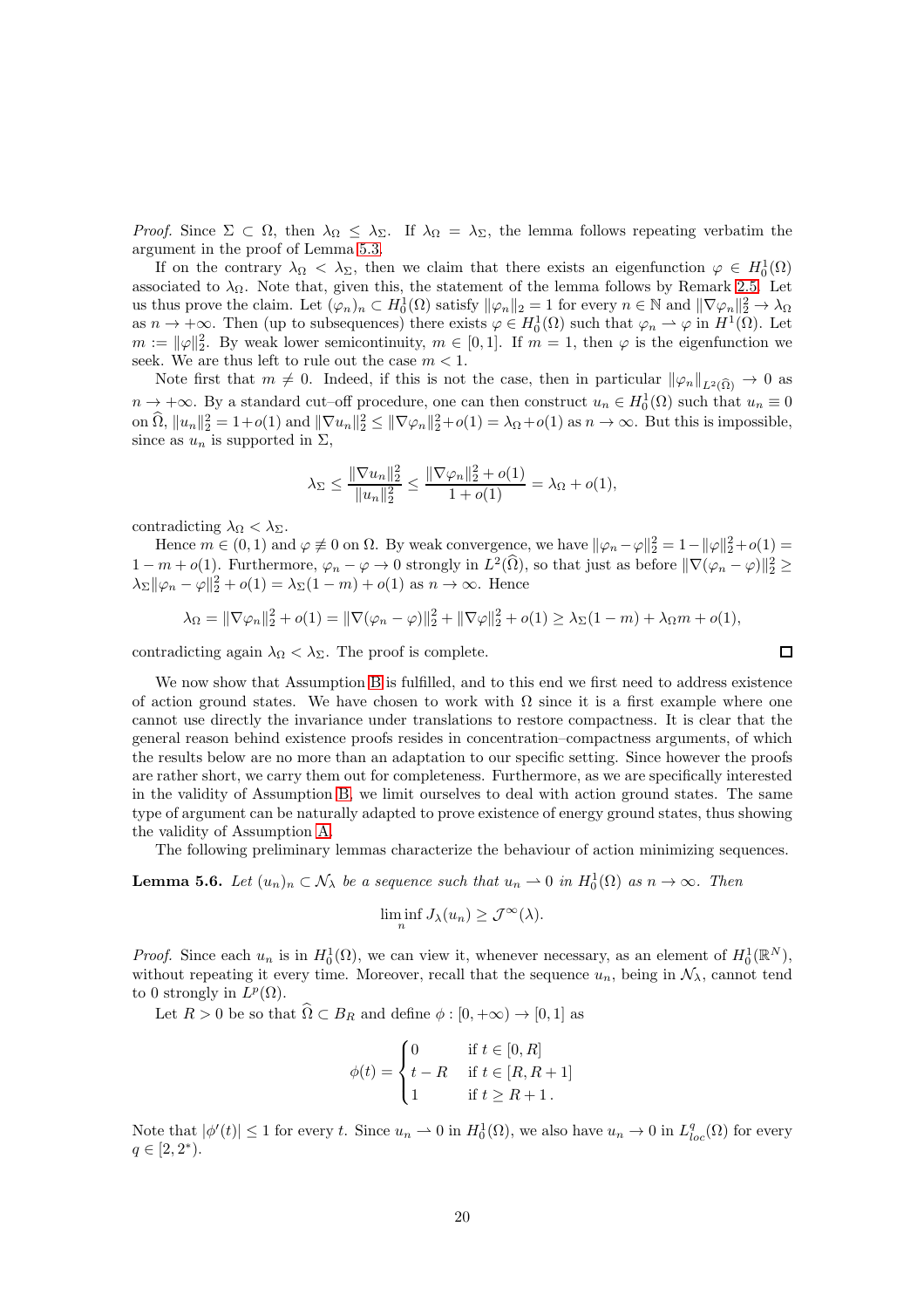Therefore, defining  $v_n \in H_0^1(\Sigma)$  as (the restriction to  $\Sigma$  of)  $\phi(|x|)u_n(x)$ , it is straightforward to check that as  $n \to \infty$ ,

$$
||v_n||_{L^q(\Sigma)}^q = ||u_n||_{L^q(\Omega)}^q + o(1), \qquad q \in [2, 2^*),
$$
  

$$
||\nabla v_n||_{L^2(\Sigma)}^2 \le ||\nabla u_n||_{L^2(\Omega)}^2 + o(1).
$$

Then we see that

 $\|\nabla v_n\|_{L^2(\Sigma)}^2+\lambda\|v_n\|_{L^2(\Sigma)}^2\leq \|\nabla u_n\|_{L^2(\Omega)}^2+\lambda\|u_n\|_{L^2(\Omega)}^2+o(1)=\|u_n\|_{L^p(\Omega)}^p+o(1)=\|v_n\|_{L^p(\Sigma)}^p+o(1),$ or, as  $||v_n||_{L^p(\Sigma)}^p$  is bounded away from zero,

$$
\sigma_{\lambda}(v_n) \leq 1 + o(1).
$$

Notice now that, as  $\sigma_{\lambda}(v_n)v_n \in \mathcal{N}_{\lambda}^{\infty}$ ,

$$
\mathcal{J}^{\infty}(\lambda) \leq J_{\lambda}^{\infty}(\sigma_{\lambda}(v_n)v_n) = \kappa \sigma_{\lambda}(v_n)^p \|v_n\|_{L^p(\Sigma)}^p \leq \kappa \|u_n\|_{L^p(\Omega)}^p + o(1) = J_{\lambda}(u_n) + o(1),
$$

and letting  $n \to \infty$  the conclusion follows.

<span id="page-20-1"></span>**Lemma 5.7.** Assume that  $\mathcal{J}(\lambda) < \mathcal{J}^{\infty}(\lambda)$ . Let  $(u_n)_n \subset \mathcal{N}_{\lambda}$  be a minimizing sequence for  $J_{\lambda}$  such that  $u_n \rightharpoonup u$  in  $H_0^1(\Omega)$  and a.e. in  $\Omega$  as  $n \to \infty$ . If  $u \not\equiv 0$ , then

$$
u_n \to u
$$
 in  $L^2(\Omega)$  as  $n \to \infty$ .

Proof. Assume by contradiction that

<span id="page-20-0"></span>
$$
\liminf_{n} \|u_n - u\|_2^2 > 0. \tag{40}
$$

Since  $u_n \rightharpoonup u$  in  $L^p(\Omega)$ , we first see that

$$
\kappa \|u\|_p^p \leq \kappa \liminf_n \|u_n\|_p^p = \lim_n J_\lambda(u_n) = \mathcal{J}(\lambda) \leq J_\lambda(\sigma_\lambda(u)u) = \kappa \sigma_\lambda(u)^p \|u\|_p^p,
$$

which shows (as  $u \neq 0$ ) that  $\sigma_{\lambda}(u) \geq 1$ .

Now by the Brezis–Lieb Lemma [\[9\]](#page-22-13) we can write, as  $n \to \infty$ ,

$$
\lambda = \frac{||u_n||_p^p - ||\nabla u_n||_2^2}{||u_n||_2^2}
$$
  
= 
$$
\frac{||u_n - u||_p^p - ||\nabla u_n - \nabla u||_2^2 + ||u||_p^p - ||\nabla u||_2^2 + o(1)}{||u_n - u||_2^2 + ||u||_2^2 + o(1)} =: \frac{a_n + b + o(1)}{c_n + d + o(1)}.
$$

Notice that  $d \neq 0$  and that  $b/d \leq \lambda$ , since  $\sigma_{\lambda}(u) \geq 1$ . Therefore

$$
\lambda c_n + \lambda d + o(1) = a_n + b + o(1) \le a_n + \lambda d + o(1),
$$

namely  $\lambda c_n \leq a_n + o(1)$ , which reads

$$
\sigma_{\lambda}(u_n - u) \le 1 + o(1)
$$

as  $n \to \infty$  (notice that  $||u_n - u||_p^p$  cannot tend to zero by  $\lambda c_n \leq a_n + o(1)$  combined with [\(40\)](#page-20-0)).

We now define  $v_n = \sigma(u_n - u)(u_n - u) \in \mathcal{N}_\lambda$  for every n and we notice that  $v_n \to 0$  in  $H_0^1(\Omega)$ . By Lemma [5.6,](#page-19-0)

$$
\liminf_{n} J_{\lambda}(v_n) \ge \mathcal{J}^{\infty}(\lambda),
$$

so that (using  $\sigma(u_n - u) \leq 1 + o(1)$ )

$$
\mathcal{J}(\lambda) = \kappa \lim_{n} \|u_{n}\|_{p}^{p} = \kappa \lim_{n} (||u_{n} - u||_{p}^{p} + ||u||_{p}^{p})
$$
  

$$
\geq \kappa \lim_{n} \sigma (u_{n} - u)^{p} ||u_{n} - u||_{p}^{p} + \kappa ||u||_{p}^{p} \geq \kappa \lim_{n} ||v_{n}||_{p}^{p} = \lim_{n} J_{\lambda}(v_{n}) \geq \mathcal{J}^{\infty}(\lambda),
$$

which contradicts the assumption and concludes the proof.

 $\Box$ 

 $\Box$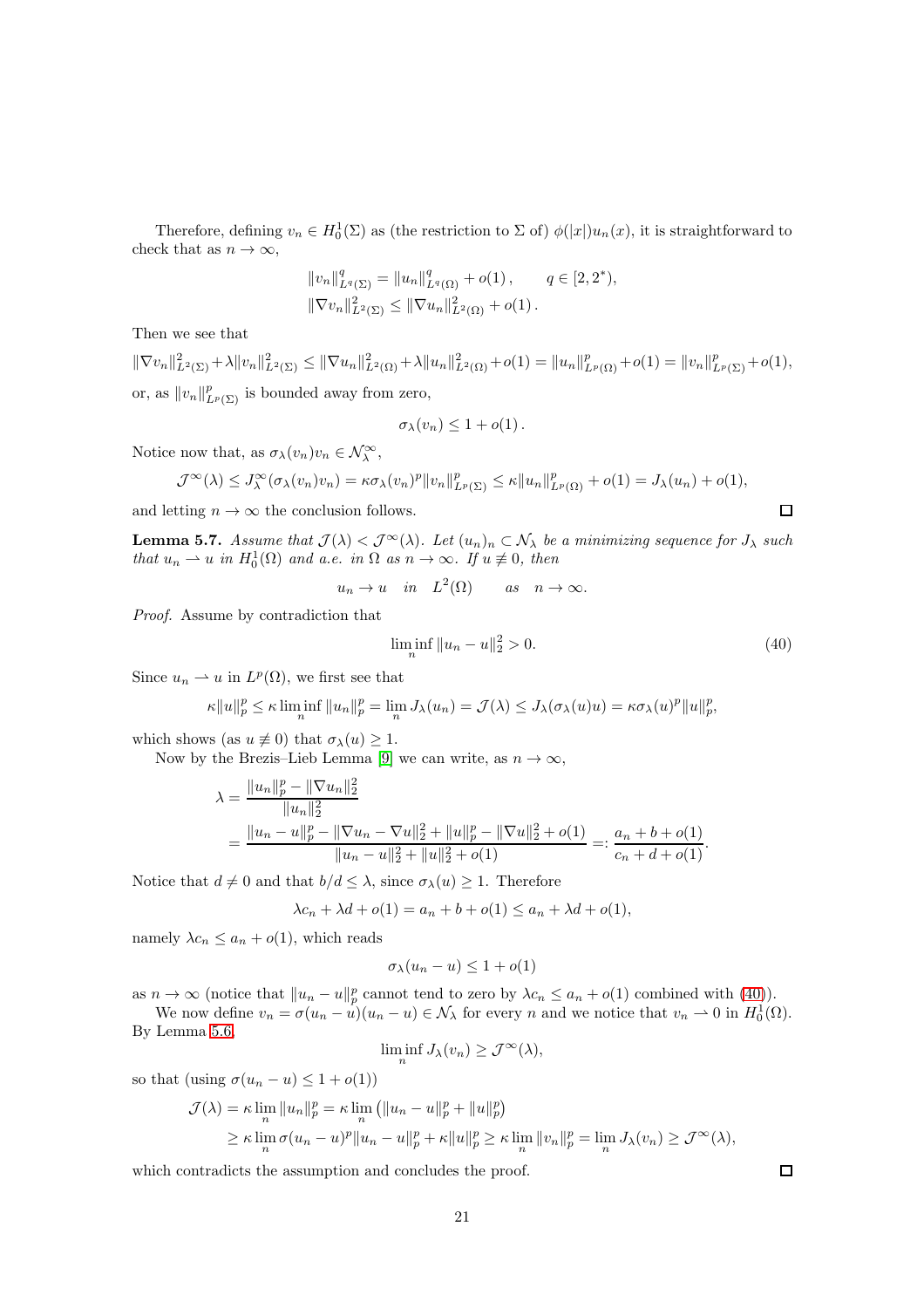The next theorem provides existence for action ground states on  $\Omega$ .

#### <span id="page-21-1"></span>**Theorem 5.8.** For every  $\lambda \in (-\lambda_{\Omega}, +\infty)$  there exists an action ground state in  $\mathcal{N}_{\lambda}$ .

*Proof.* We first note that  $\lambda_{\Omega} \leq \lambda_{\Sigma} = \lambda_1(\mathcal{D})$ , simply because  $\Sigma \subset \Omega$  and by Lemma [5.2.](#page-18-2) Next we observe that for every  $\lambda \in (-\lambda_{\Omega}, +\infty)$ , there results

<span id="page-21-0"></span>
$$
\mathcal{J}(\lambda) < \mathcal{J}^{\infty}(\lambda). \tag{41}
$$

Indeed, the weak inequality is trivial by the inclusion  $\Sigma \subset \Omega$ . If we had equality, then an action ground state in  $\Sigma$  (provided by Theorem [5.4,](#page-18-3) recalling that  $\lambda_{\Omega} \leq \lambda_1(\mathcal{D})$ ) would be an action ground state in  $\Omega$ , which is impossible since it would vanish in  $\Omega \setminus \Sigma$ .

Let  $(u_n)_n \subset \mathcal{N}_\lambda$  be a minimizing sequence for  $J_\lambda$ . As such,  $(u_n)_n$  is bounded in  $H_0^1(\Omega)$ , and we can assume that (up to subsequences)

$$
u_n \rightharpoonup u
$$
 in  $H^1(\Omega)$ ,  $u_n \rightharpoonup u$  in  $L^q_{loc}(\Omega)$  for every  $q \in [2, 2^*)$  and a.e. in  $\Omega$ .

Now, u cannot vanish identically since in this case by Lemma [5.6](#page-19-0)

$$
\mathcal{J}(\lambda) = \lim_{n} J_{\lambda}(u_n) \ge \mathcal{J}^{\infty}(\lambda),
$$

contradicting [\(41\)](#page-21-0). Hence, by Lemma [5.7,](#page-20-1)  $u_n \to u$  strongly in  $L^2(\Omega)$ . By [\(14\)](#page-5-1) we also have  $u_n \to u$ strongly in  $L^p(\Omega)$ . Hence

$$
\|\nabla u\|_{2}^{2} + \lambda \|u\|_{2}^{2} \le \liminf_{n} \left( \|\nabla u_{n}\|_{2}^{2} + \lambda \|u_{n}\|_{2}^{2} \right) = \liminf_{n} \|u_{n}\|_{p}^{p} = \|u\|_{p}^{p},
$$

showing that  $\sigma_{\lambda}(u) \leq 1$ . Now  $\sigma_{\lambda}(u) < 1$  is impossible, since if it were so,

$$
\mathcal{J}(\lambda) \leq J_{\lambda}(\sigma_{\lambda}(u)u) = k\sigma_{\lambda}(u)^p \|u\|_p^p = k\sigma_{\lambda}(u)^p \lim_{n} \|u_n\|_p^p = \sigma_{\lambda}(u)^p \mathcal{J}(\lambda) < \mathcal{J}(\lambda),
$$

which is false. Hence it must be  $\sigma_{\lambda}(u) = 1$ , that is  $u \in \mathcal{N}_{\lambda}$  which, coupled with

$$
J_\lambda(u)=\kappa\|u\|_p^p=\kappa\lim_n\|u_n\|_p^p=\mathcal{J}(\lambda),
$$

shows that  $u$  is the required ground state.

#### Proposition 5.9. Assumption [B](#page-4-0) holds.

Proof. The proof is analogous to that of Proposition [5.1,](#page-16-2) the only difference being that we cannot rely on Sobolev embeddings to obtain strong compactness in  $L^p(\Omega)$ . Fix  $\lambda > -\lambda_{\Omega}$ , let  $\lambda_n \to \lambda$  as  $n \to \infty$  and  $\mu_n \in Q(\lambda_n)$  be such that  $\mu_n \to \mu$ . As before, take an action ground state  $u_n \in \mathcal{N}_{\lambda_n}$ with  $||u_n||_2^2 = 2\mu_n$  for every n, and let  $u \in H_0^1(\Omega)$  be its weak limit in  $H_0^1(\Omega)$  as  $n \to +\infty$ , so that  $u_n \to u$  in  $L^q_{loc}(\Omega)$ , for every  $q \in [2, 2^*)$ . Since

$$
\sigma_{\lambda}(u_n) = \left(1 + (\lambda - \lambda_n) \frac{||u_n||_2^2}{||u_n||_p^p}\right)^{\frac{1}{p-2}} = 1 + o(1)
$$

as  $n \to \infty$ , by the continuity of  $\mathcal{J}$  we have

$$
J_{\lambda}(\sigma_{\lambda}(u_n)u_n)=(1+o(1))\kappa||u_n||_p^p=(1+o(1))J_{\lambda_n}(u_n)=(1+o(1))\mathcal{J}(\lambda_n)\to \mathcal{J}(\lambda),
$$

i.e.  $\sigma_{\lambda}(u_n)u_n \in \mathcal{N}_{\lambda}$  is a minimizing sequence for  $J_{\lambda}$ . Also,  $\sigma_{\lambda}(u_n)u_n \to u$  in  $H_0^1(\Omega)$ . By Lemma [5.6,](#page-19-0) u cannot vanish identically (since we would have  $\mathcal{J}(\lambda) \geq \mathcal{J}^{\infty}(\lambda)$ ), and by Lemma [5.7,](#page-20-1)  $\sigma_{\lambda}(u_n)u_n$ , and hence  $u_n$ , converges strongly to u in  $L^2(\Omega)$ , and then in  $L^p(\Omega)$  by [\(14\)](#page-5-1). As in the proof of Theorem [5.8,](#page-21-1) this shows that u is an action ground state in  $\mathcal{N}_{\lambda}$  and, arguing as in the last part of the proof of Proposition 5.1, we conclude. the proof of Proposition [5.1,](#page-16-2) we conclude.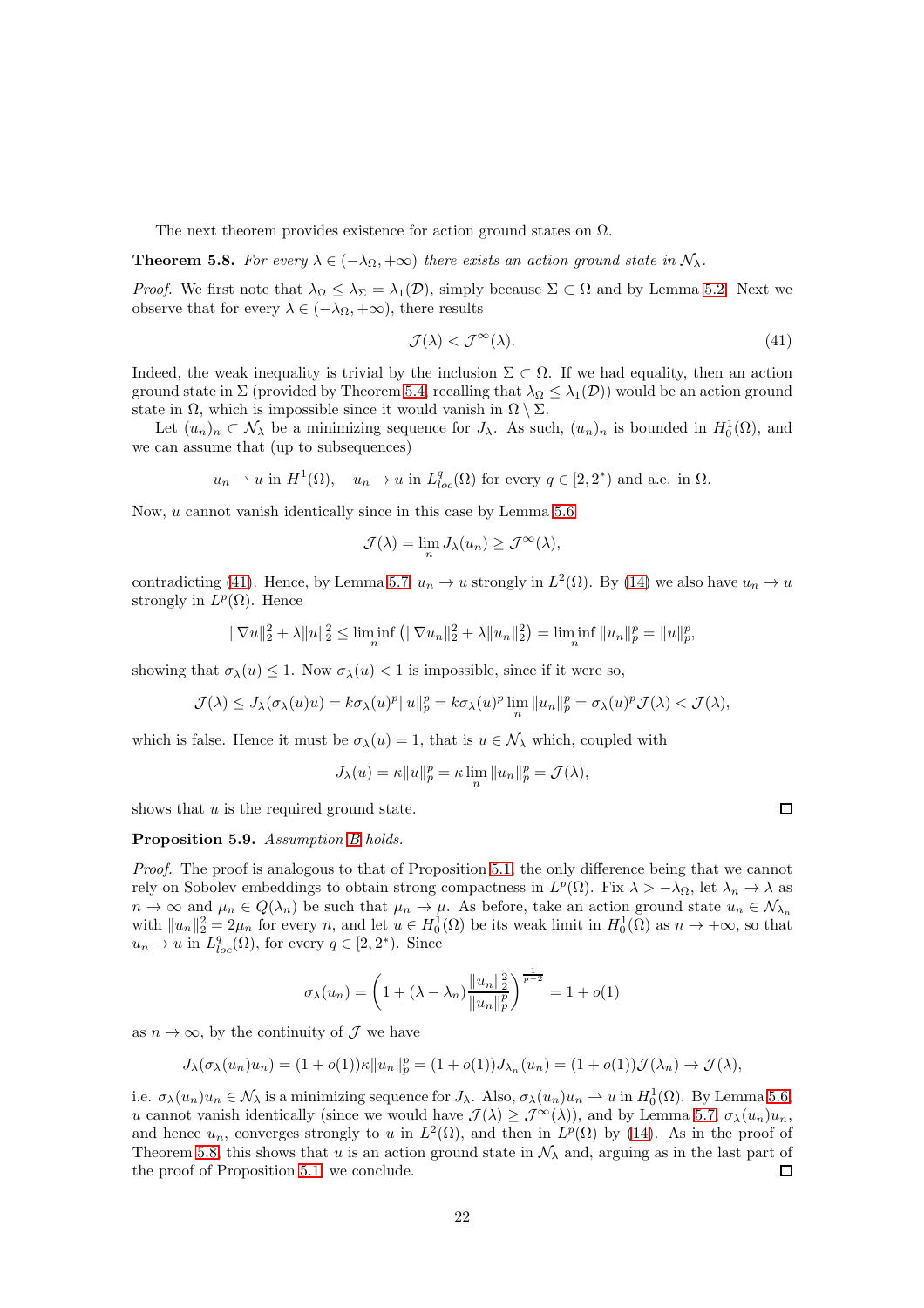<span id="page-22-11"></span>Remark 5.10. Note that, both for bounded domains and for the unbounded set above, one can easily refine the previous arguments to show that the set of action ground states in  $\mathcal{N}_{\lambda}$  is strongly compact in  $H_0^1(\Omega)$ . It is clear that compactness for every  $\lambda$  guarantees the validity of Assumption [B.](#page-4-0) However, there are cases where one can obtain Assumption [B](#page-4-0) even though the set of action ground states is not compact. For example, if  $\Omega = \mathbb{R}^N$ , then the set of action ground states in  $\mathcal{N}_{\lambda}$  is the family of solitons, which is not compact. Nevertheless, it is immediate to see (and well known) that Assumption [B](#page-4-0) holds. Another example along these lines is the cylinder  $\Sigma$ .

#### Acknowledgements

The work has been partially supported by the MIUR project "Dipartimenti di Eccellenza 2018– 2022" (CUP E11G18000350001) and by the INDAM-GNAMPA project 2020 "Modelli differenziali alle derivate parziali per fenomeni di interazione".

### <span id="page-22-5"></span>References

- [1] Adami R., Dovetta S., Serra E., Tilli P., Dimensional crossover with a continuum of critical exponents for NLS on doubly periodic metric graphs, Anal. PDE  $12(6)$ , (2019), 1597-1612.
- <span id="page-22-6"></span>[2] Adami R., Serra E., Tilli P., Threshold phenomena and existence results for NLS ground states on metric graphs, J. Funct. Anal.  $271(1)$ ,  $(2016)$ ,  $201-223$ .
- <span id="page-22-7"></span>[3] Adami R., Serra E., Tilli P., Negative energy ground states for the L<sup>2</sup>-critical NLSE on metric graphs, Comm. Math. Phys. **352**(1), (2017), 387-406.
- <span id="page-22-8"></span>[4] Bartsch T., de Valeriola S., Normalized solutions of nonlinear Schrödinger equations, Arch. Ration. Mech. Anal. 100(1), (2013), 75–83.
- <span id="page-22-9"></span>[5] Bartsch T., Soave N., A natural constraint approach to normalized solutions of nonlinear Schrödinger equations and systems, J. Funct. Anal.  $272(12)$ ,  $(2017)$ , 4998–5037.
- <span id="page-22-10"></span>[6] Bellazzini J., Boussaïd N., Jeanjean L., Visciglia N., *Existence and stability of standing* waves for supercritical NLS with a partial confinement, Comm. Math. Phys.  $353(1)$ ,  $(2017)$ , 229–251.
- <span id="page-22-0"></span>[7] Berestycki H., Lions P.L., Existence of solutions for nonlinear scalar field equations, I existence of a ground state, Arch. Ration. Mech. Anal. 82 (1983), 313–345.
- <span id="page-22-1"></span>[8] Berestycki H., Lions P.L., Nonlinear scalar field equations, II existence of infinitely many solutions, Arch. Ration. Mech. Anal. 82 (1983), 347–375.
- <span id="page-22-13"></span>[9] Brezis H., Lieb E.H., A relation between pointwise convergence of functions and convergence of functional, Proc. Amer. Math. Soc. 88(3), (1983), 486–490.
- <span id="page-22-4"></span>[10] Cazenave T., Semilinear Schrödinger Equations, Courant Lecture Notes 10. American Mathematical Society, Providence, RI, 2003.
- <span id="page-22-12"></span>[11] Cazenave T., Lions P.L., *Orbital stability of standing waves for some nonlinear Schrödinger* equations, Comm. Math. Phys. 85 (1982), 549–561.
- <span id="page-22-2"></span>[12] Esteban M.J., Nonlinear elliptic problems in strip–like domains: symmetry of positive vortex rings, Nonlinear Anal. 7(4), (1983), 365–379.
- <span id="page-22-3"></span>[13] Esteban M.J., Lions P.L., Existence and nonexistence results for semilinear elliptic problems in unbounded domains, Proc. Royal Soc. Edinb. A: Math.  $93(1-2)$ ,  $(1982)$ ,  $1-14$ .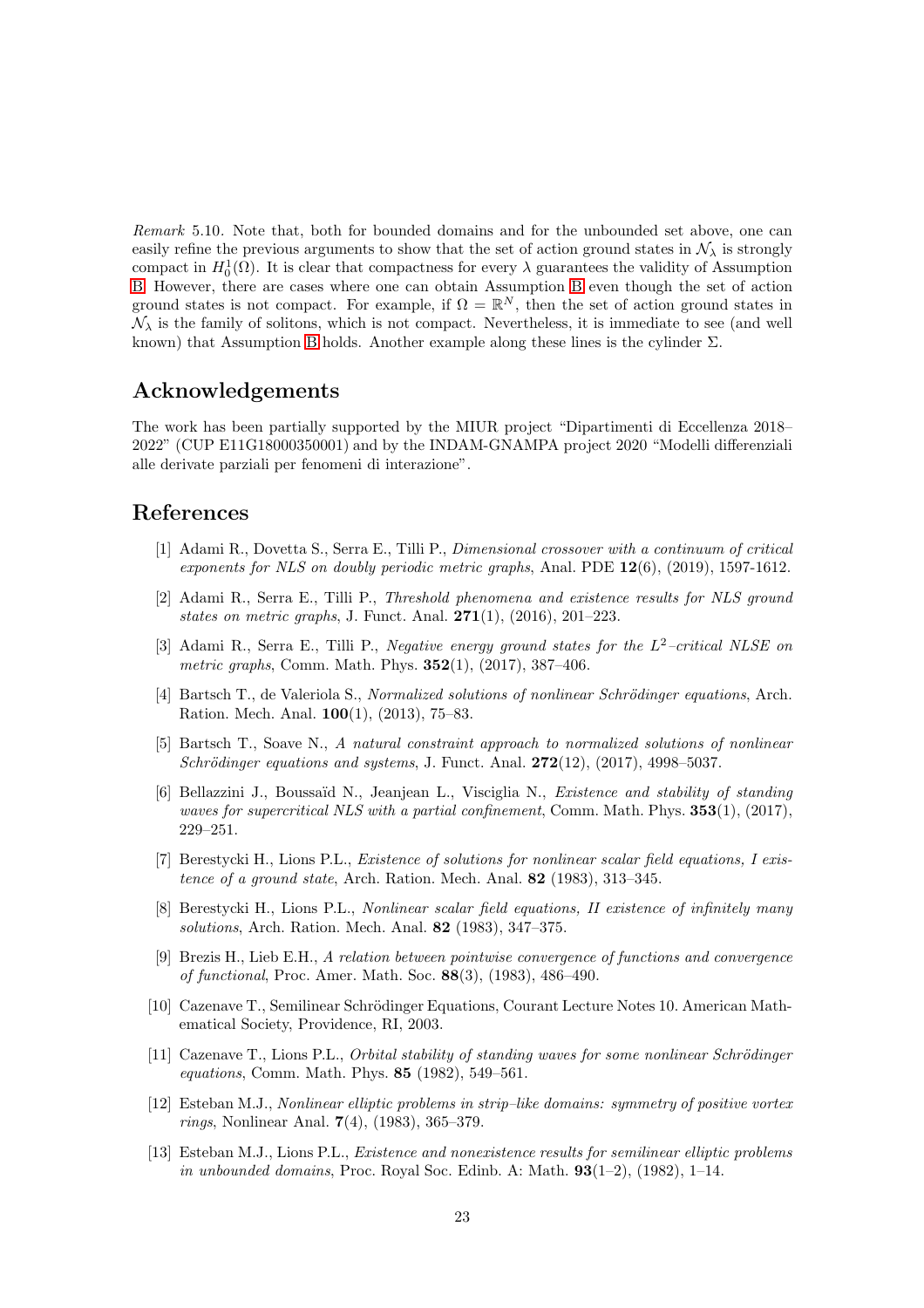- <span id="page-23-9"></span>[14] Dovetta S., Serra E., Tilli P., Uniqueness and non–uniqueness of prescribed mass NLS ground states on metric graphs, Adv. Math. 374 (2020), 107352.
- <span id="page-23-3"></span>[15] Dovetta S., Tentarelli L.,  $L^2$ -critical NLS on noncompact metric graphs with localized nonlinearity: topological and metric features, Calc. Var. PDE 58(3), (2019), 58:108.
- <span id="page-23-0"></span>[16] Farina A., Sciunzi B., Monotonicity and symmetry of nonnegative solutions to  $-\Delta u = f(u)$ in half–planes and strips, Adv. Nonlinear Stud.  $17(2)$ ,  $(2017)$ ,  $297-310$ .
- <span id="page-23-1"></span>[17] Fernandez A.J., Weth T., The nonlinear Schrödinger equation in the half–space, Math. Annalen (2021). doi.org/10.1007/s00208-020-02129-8
- <span id="page-23-14"></span>[18] Fukuizumi R., Selem F.H., Kikuchi H., Stationary problem related to the nonlinear Schrödinger equation on the unit ball, Nonlinearity  $25$  (2012), 2271–2301.
- <span id="page-23-10"></span>[19] Grillakis M., Shatah J., Strauss W., Stability theory of solitary waves in the presence of symmetry, I, J. Funct. Anal. 74 (1987), 160–197.
- <span id="page-23-11"></span>[20] Grillakis M., Shatah J., Strauss W., Stability theory of solitary waves in the presence of symmetry, II, J. Funct. Anal. **94** (1990), 308–348.
- <span id="page-23-4"></span> $[21]$  Ikoma N., Miyamoto Y., Stable standing waves of nonlinear Schrödinger equations with potentials and general nonlinearities, Calc. Var. PDE 59(2), (2020), 48.
- <span id="page-23-2"></span>[22] Jeanjean L., Existence of solutions with prescribed norm for semilinear elliptic equations, Nonlinear Anal. 28(10), (1997), 1633–1659.
- <span id="page-23-15"></span>[23] Jeanjean L., Jendrej J., Le T.T., Visciglia N., Orbital stability of ground states for a Sobolev  $critical Schrödinger equation, arXiv:2008.12084 [math.AP] (2020).$  $critical Schrödinger equation, arXiv:2008.12084 [math.AP] (2020).$  $critical Schrödinger equation, arXiv:2008.12084 [math.AP] (2020).$
- <span id="page-23-18"></span>[24] Jeanjean L., Lu S.-S, On global minimizers for a mass constrained problem, [arXiv:2108.04142](http://arxiv.org/abs/2108.04142) [math.AP] (2021).
- <span id="page-23-16"></span>[25] Killip R., Oh T., Pocovnicu O., Visan M., Solitons and scattering for the cubic–quintic nonlinear Schrödinger equation on  $\mathbb{R}^3$ , Arch. Ration. Mech. Anal. 225(1), (2017), 469-548.
- <span id="page-23-12"></span>[26] Kwong M.K., Uniqueness of positive solutions of  $\Delta u - u + u^p = 0$  in  $\mathbb{R}^n$ , Arch. Ration. Mech. Anal., 105 (1989), 243–266.
- <span id="page-23-17"></span>[27] Le Coz S., Martel Y., Raphaël P., *Minimal mass blow up solutions for a double power* nonlinear Schrödinger equation, Rev. Mat. Iberoam.  $32(3)$ , (2016), 795–833.
- <span id="page-23-5"></span>[28] Noja D., Pelinovsky D.E., Standing waves of the quintic NLS equation on the tadpole graph, Calc. Var. PDE 59(5), (2020), 173.
- <span id="page-23-6"></span>[29] Noris B., Tavares H., Verzini G., Existence and orbital stability of the ground states with prescribed mass for the  $L^2$ -critical and supercritical NLS on bounded domains, Anal. PDE 7(8), (2014), 1807–1838.
- <span id="page-23-13"></span>[30] Pacella F., Uniqueness of positive solutions of semilinear elliptic equations and related eigenvalue problems, Milan J. Math. **73** (2005), 221-236.
- <span id="page-23-7"></span>[31] Pellacci B., Pistoia A., Vaira G., Verzini G., Normalized concentrating solutions to nonlinear elliptic problems, J. Differential Eq. 275 (2021), 882–919.
- <span id="page-23-8"></span>[32] Pierotti D., Soave N., Verzini G., Local minimizers in absence of ground states for the critical NLS energy on metric graphs, Proc. Royal Soc. Edinb. A: Math. 151 (2021), 705–733.